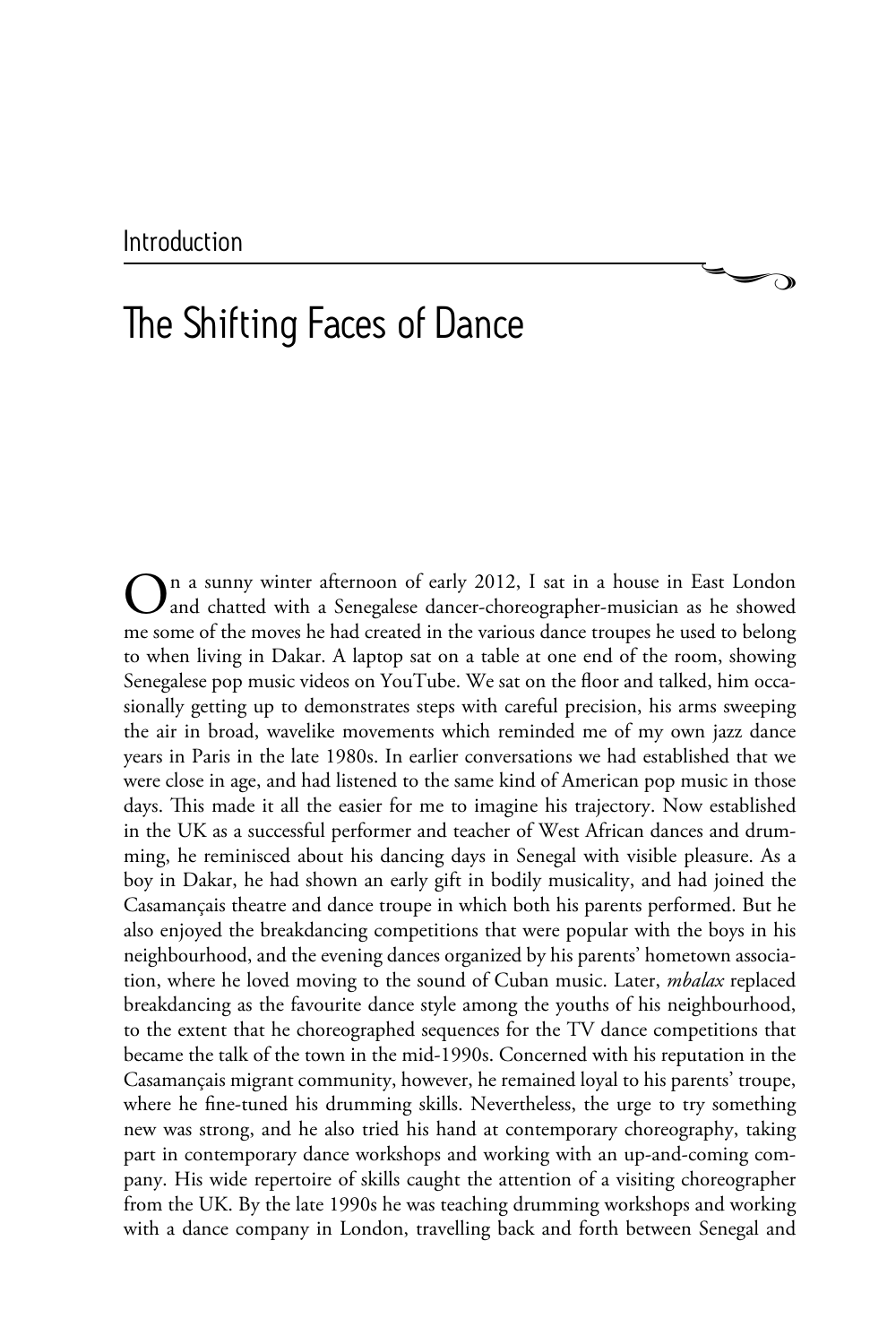various European destinations to teach and work with performers. This individual's trajectory draws out the main themes developed in this book: the making of mobile selves in urban Africa and beyond, the place of individual creativity in social transformation, the continuous importance of respectability and morality in the face of economic uncertainty, and the global circulation of performing practices.

More specifically, this book examines four interrelated dance practices in Dakar, Senegal: *sabar*, urban popular dances, neo-traditional performance and contemporary choreography. It is suggested here that exploring the range of interrelated, embodied practices people engage with, either simultaneously or at different moments in their lives, sheds light on the creative ways in which people use their bodily skills to negotiate their status in different social contexts, and to construct their sense of self. Performing and making dance are also about fashioning one's life and identity in the city, the nation and the world beyond. Drawing inspiration from Mbembe and Nutall's (2004) call to pay more attention to the complex aesthetics of African cities, this study is thus an impressionistic portrait of creativity and agency in a postcolonial city. It is also a conscious attempt to convey glimpses of the constructive, fun, and skilful dimension of social life in a modern African context, a much needed complement to the wealth of studies on violence and conflict dominating contemporary scholarship on the continent. Mbembe and Nutall (2004: 348) thus point to 'the failure of contemporary scholarship to describe the novelty and originality' of the African continent. In dominant historical and political scholarship, they say, Africa tends to be examined as 'a matter of order and contract rather than as the locus of experiment and artifice' (Mbembe and Nuttall 2004: 349). The study situates itself within the growing body of work that takes seriously the performative and the aesthetic domains of social life, particularly as they are embodied in music (Waterman 1990; James 1999; Askew 2002; Turino 2002; White 2008), dance (Argenti 2007; Edmonson 2007; Gilman 2009) and theatre (Barber 2000; Edmonson 2007). It is also intended as a contribution to the growing literature on the agency of African citizens in appropriating and creatively refashioning globalized practices, in this case individualized approaches to choreography.

This study also situates itself at the crossroads between social anthropology and dance studies. It draws the study of dance, both on stage and in social life, into an exploration of the key anthropological themes of self-making, gender, morality and social as well as spatial mobility. Its originality lies in the fact that it looks at the different ways in which people use their bodies in various domains of life, rather than focusing on a single genre. Here it is the movement *within* and *across* genres and techniques that is a central point of focus. This will be illustrated through a second vignette on a dance festival involving a multiplicity of genres.

# Opening: Kaay Fecc, the 'festival of all dances'

Dakar, June 2003. By the entrance to the Maison de la Culture Douta Seck (MCDS), the state-owned cultural centre on the Avenue Blaise Diagne, three Austrians are struggling to stuff their filming equipment into a yellow-and-black Dakarois taxi. One of them, a woman, is a performer/choreographer. The two others are her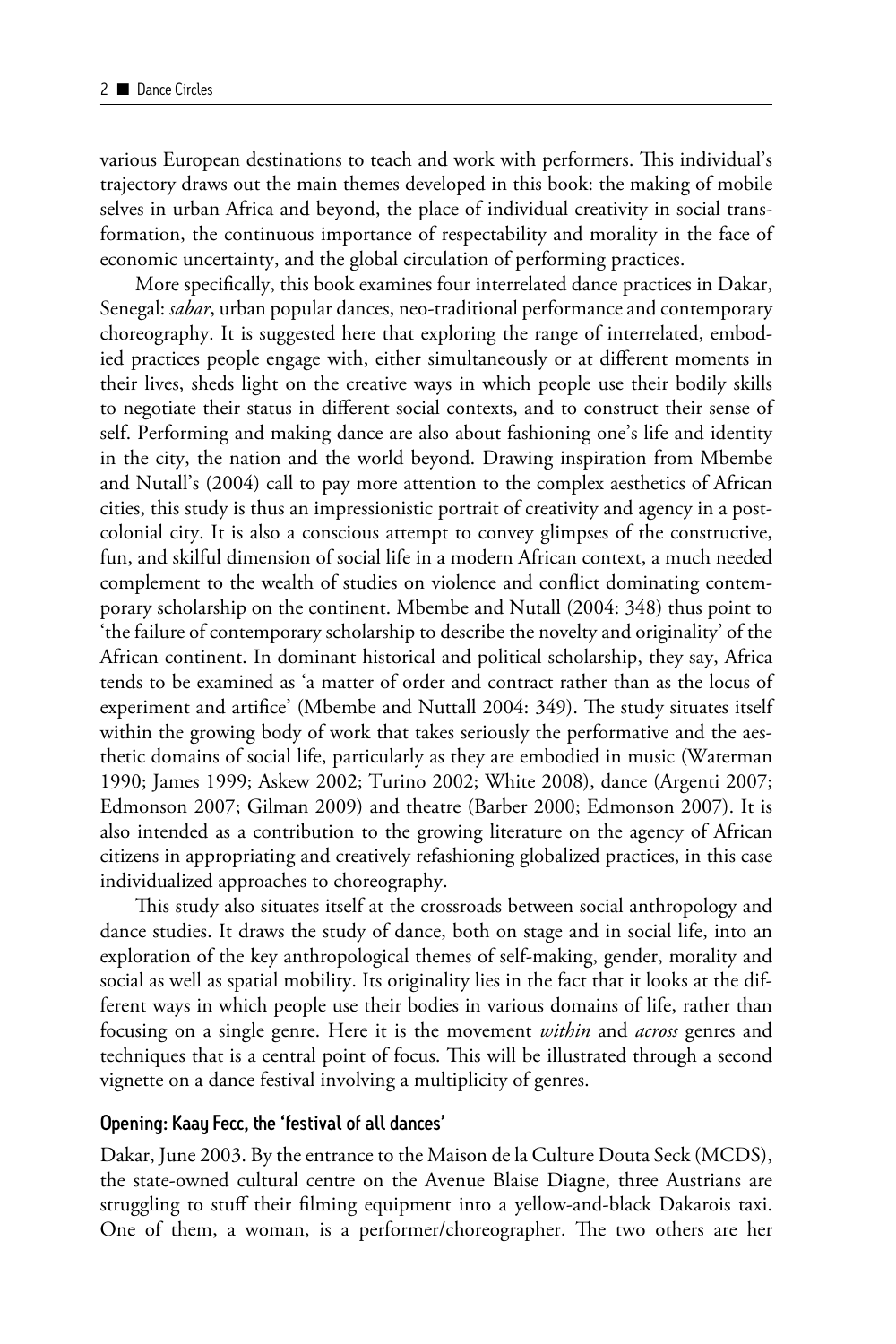manager and her filmmaker. The choreographer has just attended a 'traditional' dance workshop as part of the Kaay Fecc dance festival, and is now heading off to the National Theatre to rehearse for her company's contemporary dance performance the same evening. The filmmaker has been shooting at the nearby Tilleen market for a documentary on the company's work in Senegal. I have accompanied them to serve as a translator, asking reluctant market vendors for permission to film. Most refused, and the filmmaker quickly realised that 'bagging' images of people in Dakar was less straightforward than he had imagined, even against payment.

Like thirty-two other groups, they are here for the second edition of the Kaay Fecc international dance festival, a biennial event initiated in 2001 by an independent group of performers, choreographers and arts organizers, with the blessing of the government. Of the thirty-three groups invited, twenty-one are Senegalese and represent the full range of styles performed on the local stages: neo-traditional performance (*ballets traditionnels*), contemporary dance, hip-hop and popular dances. Inside the MCDS, the festival 'village' is buzzing with activity. There are food stalls where women from the adjacent neighbourhoods sell liver sandwiches and *fatayas*, fish-filled fried pastries. Next to them, a group of young men is sitting making *attaya*, the sweet mint tea that has come to epitomize urban young men 'hanging out' whole afternoons on end amidst a lack of formal employment. A tall, thin man wearing his hair in long locks is strolling about and selling cups of *café Touba*, a spicy and fragrant Senegalese version of the powdery Turkish coffee. The craft stalls feature batik dresses, miniature buses and toys or decorative objects made of recycled cans, and Senegalese glass paintings (*suweer*). The Communication stall has rotating shifts of well-dressed young men and women in charge of receiving journalists and distributing programmes and information to festival-goers. A few steps from there, technicians are balancing on poles high up above the outdoor stage, setting up the sound and lighting for the evening's performances. The site is full of young people chatting, strolling about and rehearsing. It is in the evenings that dance performances attract huge crowds, especially since entrance is free. Though there is an overwhelming majority of Senegalese on the site, the performers come from several African countries as well as Germany, Austria, France, Canada and the US.

In the main building, an open workshop in Sereer dances, attended by some forty participants, has now given way to a contemporary dance session with Parisbased Cameroonese choreographer, Pier Ndoumbé. He will later do a training session for the disabled dancers of Takku Liggeey, a Mbour-based development association which also features a dance troupe. In the evening there will be a contemporary piece by Austrian, Editta Braun, and a neo-traditional piece by the troupe, Bakalama. The equally packed programme of the next day will feature more workshops, performances and a sabar event in Dalifort, a smaller suburb between Dakar and Pikine. There Papa Sy, one of the performers in the festival organization, has set up a contemporary dance company with teenage girls and boys who rehearse regularly in the schoolyard. Dalifort also has a neo-traditional troupe, the Ballet-Théâtre de Dalifort. For the sabar, a large circle of plastic chairs will be made in the main sandy alley, and sabar drummers will be brought in from an adjacent neighbourhood, for a fee. The festivity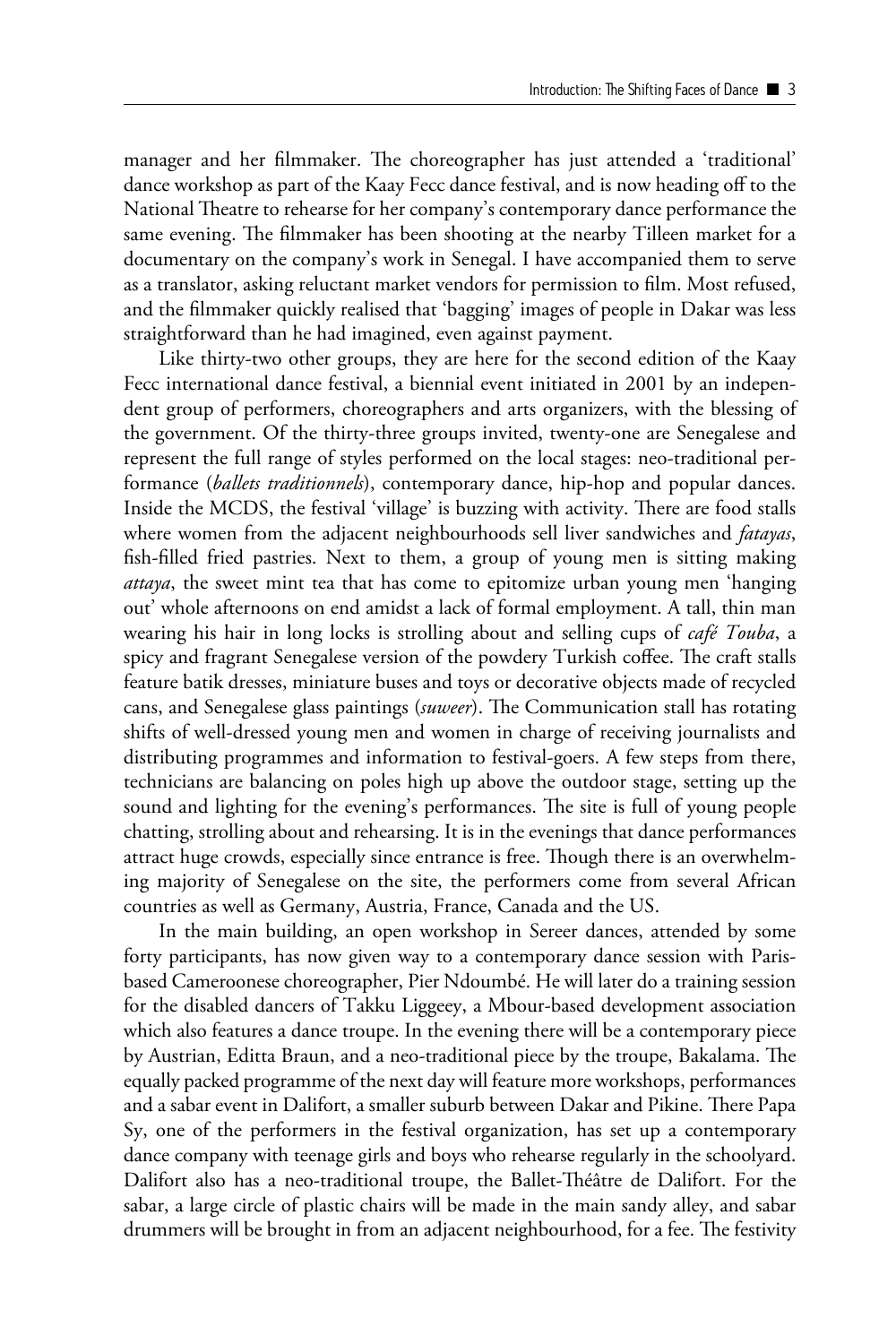will begin in the late afternoon, when the heat becomes bearable. Young residents and professional dancers involved with the festival will take turns to perform athletic sabar moves on the plastic sheet facing the seven drummers, who have set up their instruments on chairs at one end of the circle. Young people from both sexes will run forward, dance solo or in a pair and run back to the edge of the circle, charged with energy. At one point an adolescent girl dressed in a tight black top and fashionably slit white trousers will 'cut' her performance with a forward thrust of the pelvis, laughing before exiting the central space at full speed. The lead drummer will take a few steps towards where she stood, face her, and with his drumming stick in one hand, thrust his pelvis forward, too. The crowd will be laughing at the exchange. Later, in the fading daylight, the drummers will gradually decrease the tempo so that the older participants may come forward for their turn to dance. In the last twenty minutes or so, more mature women will come forward in pairs or several at a time, and execute perfectly-timed, but less aerial steps than the youths and professional performers who had dominated the first part of the event. Soon darkness will prevail, and this will be the end of the event. The lead 'speaker' will thank the drummers and the residents, for whom this event is unusual since half of the participants are not residents of the neighbourhood. The sabar and a couple of performances in the following days are part of Kaay Fecc's effort to 'decentralize' the festival to the city's poorer suburbs.

The MCDS, by contrast, is located at the heart of the Medina, one of the oldest neighbourhoods in Dakar. It is adjacent to the administrative and business centre, Le Plateau. Not far from the MCDS is a mosque marking the territorial and spiritual centre of the Lebu community, the original inhabitants of the Cape Verde Peninsula. There are several other mosques nearby, as well as St Joseph de Medina, one of Dakar's main Catholic churches. Almost every block in the Medina features a tailor's workshop. The neighbourhood is a tight-knit mesh of older urban compounds, single-storey houses with a square courtyard surrounded by a succession of rooms. Each room houses a household or a part of it, and most compounds are shared among several families. Dakarois housing has become unaffordable for many, particularly for young people and for families without migrants sending remittances from abroad. But for the nine days of the Kaay Fecc festival, the MCDS becomes an island of cosmopolitan activity, and Medina inhabitants occasionally drop in to see the free performances or the festival 'village'. This is what the Dakarois dance scene is about: a young, cosmopolitan, at times prosperous but also ephemeral, elusive milieu alternatively derided on moral grounds and valued as a route towards individual success. The Kaay Fecc festival reflects this milieu in all its vitality and diversity. But what is the connection between such aesthetically different forms of performance? How do the different genres relate to the ways in which young performers fashion their lives and their sense of selves?

My attempt to address these questions is informed by a number of interconnected anthropological themes, which include the relationship between moving bodies and self-making, gender and morality, and the interplay between performance and politics.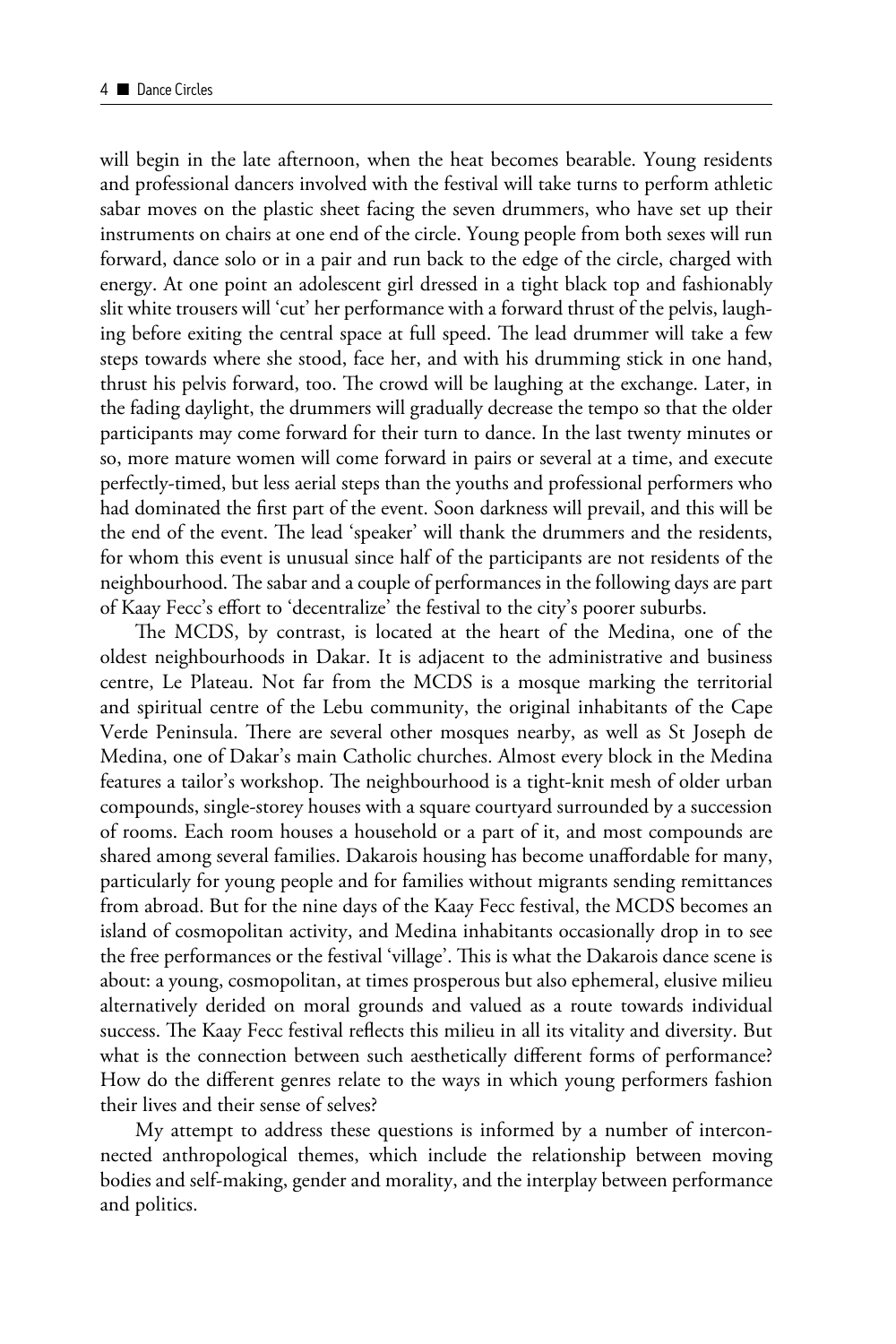# Moving bodies, self-making and agency

Following the fascination with subjective experience which grew out of a disenchantment with 'objective' social forms in anthropology in the 1960s, anthropological studies of the body have flourished. The reasons for the relative neglect of the body in the social sciences have been laid out very well in Brenda Farnell's (1999) review article. While phenomenological approaches have conceptualized the body as the locus of human experience,<sup>1</sup> a wealth of studies drawing on various anthropological traditions have looked at such themes as the body as a metaphor of society (Douglas 1969) or the locus of resistance (Comaroff 1985). Theories of performance and practice have been particularly helpful in moving on from earlier views of static bodies. Drawing on his earlier work on ritual and social drama, Turner (1982: 94) saw performance as the locus of human learning when he suggested that 'one learns through performing, then performs the understandings so gained'. Rather than separating staged performance from social performance, as was often the case until the 1970s, Turner saw the two as belonging to a continuum of presence and consciousness. A complementary approach is that of Bourdieu (1972), who built on Mauss's (1973 [1935]) earlier essay on the socially constructed nature of all bodily techniques to develop a theory of culture as transmitted through internalized bodily dispositions, or *habitus*. The work of these authors has been important because they have sought to address the perennial question of how human action produces diverse cultural practices. This is an issue that has yet to be fully resolved, perhaps because the contribution of disciplines outside the social sciences and the humanities is needed to improve our understanding of action. Meanwhile, theorists of performance and practice have established the notion that all culture is *embodied*. As Hastrup (1995: 90) puts it, 'there is no manifestation of the self outside the body, even if our senses and words help us project ourselves outward.'

Yet a dynamic perspective on embodied sociality remains elusive in anthropology. The body has often been regarded as a still object, as the recipient of illness for example, or as moving according to barely conscious dispositions, as captured in Bourdieu's (1972) notion of habitus. Much of what we do is neither entirely conscious nor entirely intentional, but in dancing we are intensely present (if not always entirely conscious), expressive, and often creative. Hastrup's (1995, 2004) reflections on performativity are useful to move on from the notion of habitus because she argues convincingly that the difference between staged performance and social performance is not one of kind, but rather one of awareness of the body's performative skills. In theatre, she says, performers are made aware of this difference through the 'projective space' that is the audience, whether actually present or imagined. For her, theatrical and other cultural performances are but 'variations of those "theatres of self", in which the motivated bodies act' (Hastrup 1995: 91). I found her analysis useful to capture the interplay between the dances of everyday life and choreographic production for the stage in Dakar. There is constant feedback between life and the stage, and people do not always make a clear distinction between the two. Indeed the bodily awareness Hastrup describes is often as intense in the dances of everyday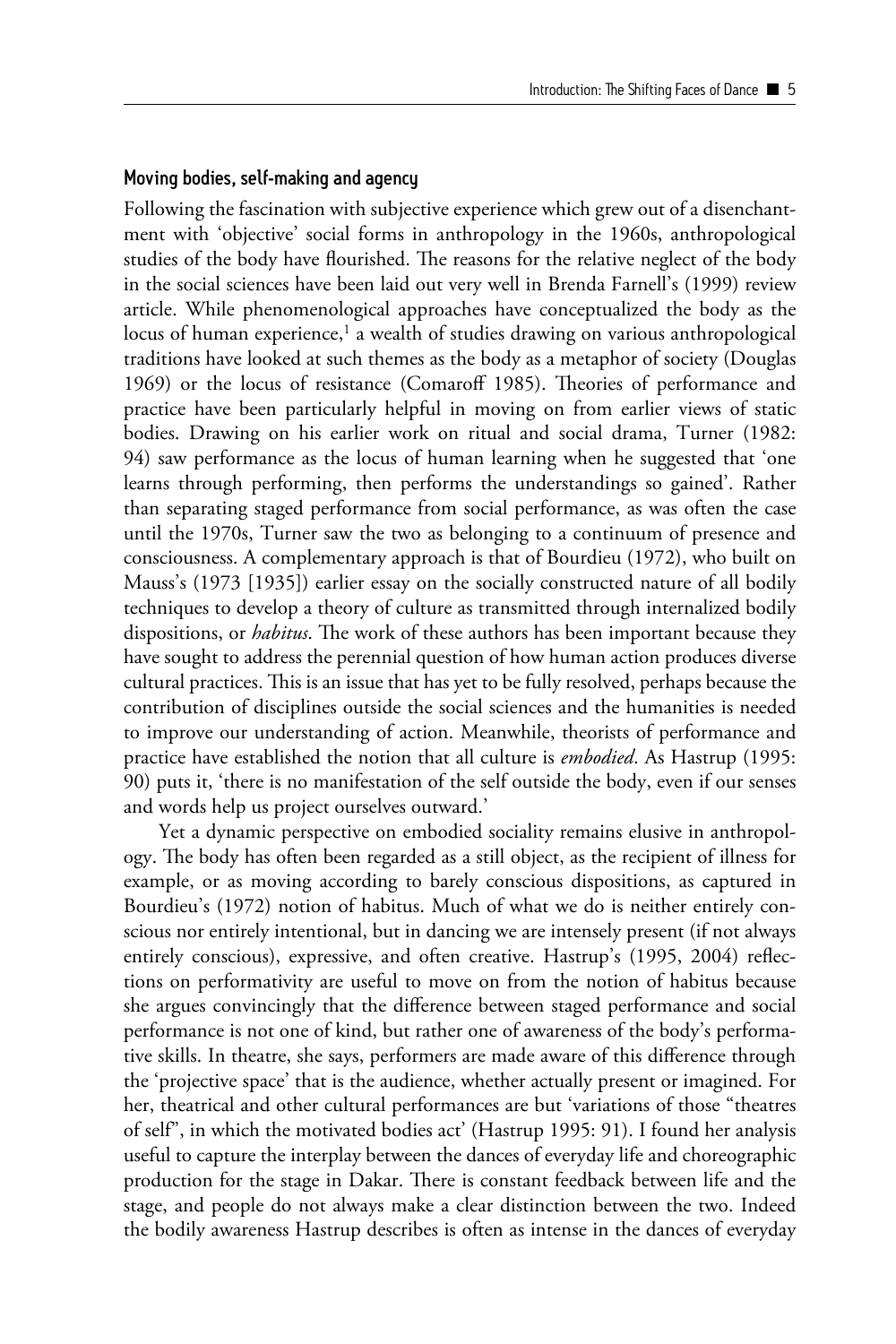sociality, such as sabar events, as will be evident in Chapter 3. This recognition came to me as fieldwork progressed. Inspired by studies of multiple genres or performative practices in a single context (Stokes 1992; Ness 1992; Wulff 2007), I followed the trajectories of informants and tried to gain a sense of all the activities they engaged with. This provided me with insights into the relationship between life and stage that would probably have eluded me, had I focused on a single genre.

Also important is the recognition that the study of dance opens a window onto aspects of social life not easily accessible through discursive forms alone. As Wendy James (2003: 93) points out, 'what can be said in language does not fully match all that is going on in life'. It is not that dance contradicts the verbal; it is rather that they supplement each other, thus enabling us to 'see' different things about society. In his work on Kuranko initiation in Sierra Leone, Michael Jackson (1983: 338) remarks that 'bodily movements can do more than words can say', and adds that 'techniques of the body may be compared with musical techniques since both transport us from the quotidian world of verbal distinctions and categorical separations into a world where boundaries are blurred and experience transformed'. It is precisely the transformation of experience that is at the centre of this study. How, then, do we understand the relationship between the repeated act of performing and individual agency, or the capacity to act upon one's life and that of others? And what role does performance play in self-making?

Looking at questions of agency and self-making would yield little understanding of people's actions and motivations if one did not recognize that the notion of individual agency itself is culturally determined. As James (2003) explains, the idea that individuals ought to be free to act of their own free will is a modern construct, and is influenced by the human rights discourse. In many contexts however, this discourse coexists with ideas of limited human agency. Throughout the Senegambian region, the notion that individuals are rarely in complete control of their actions is widely shared (Sylla 1994). This is evident, for example, in sabar dancing and in therapeutic practices, such as the *ndëp*, where movement is understood to be motivated both by the dancer and by external forces invoked by appropriate drumming rhythms. Likewise, destiny is understood to be in the hands of the divine, but also influenced by the morality of people's actions. This means that in order to grasp how performing actions relate to self-making, one needs to understand how people perceive their own agency as performers. What, then, becomes the significance of globalized contemporary choreography, in which individual performers are expected to be in complete control of their movements and to draw on their personal experience?

Drawing on the work of Hastrup and others, I want to suggest that in a social context in which music and dance feature prominently in social life, as they do in Senegal, self-making happens to a large extent through innovation in choreographic performance. Not all innovations in bodily techniques lead to enduring change, however, and thus the way in which innovation fits with 'sedimented' cultural practices (Hastrup 1995: 88–89) is important. Innovation is more than superficial change if it leads to discernible transformations in the capacities of individuals to act upon the world. These capacities are not just verbal, they involve the whole person, and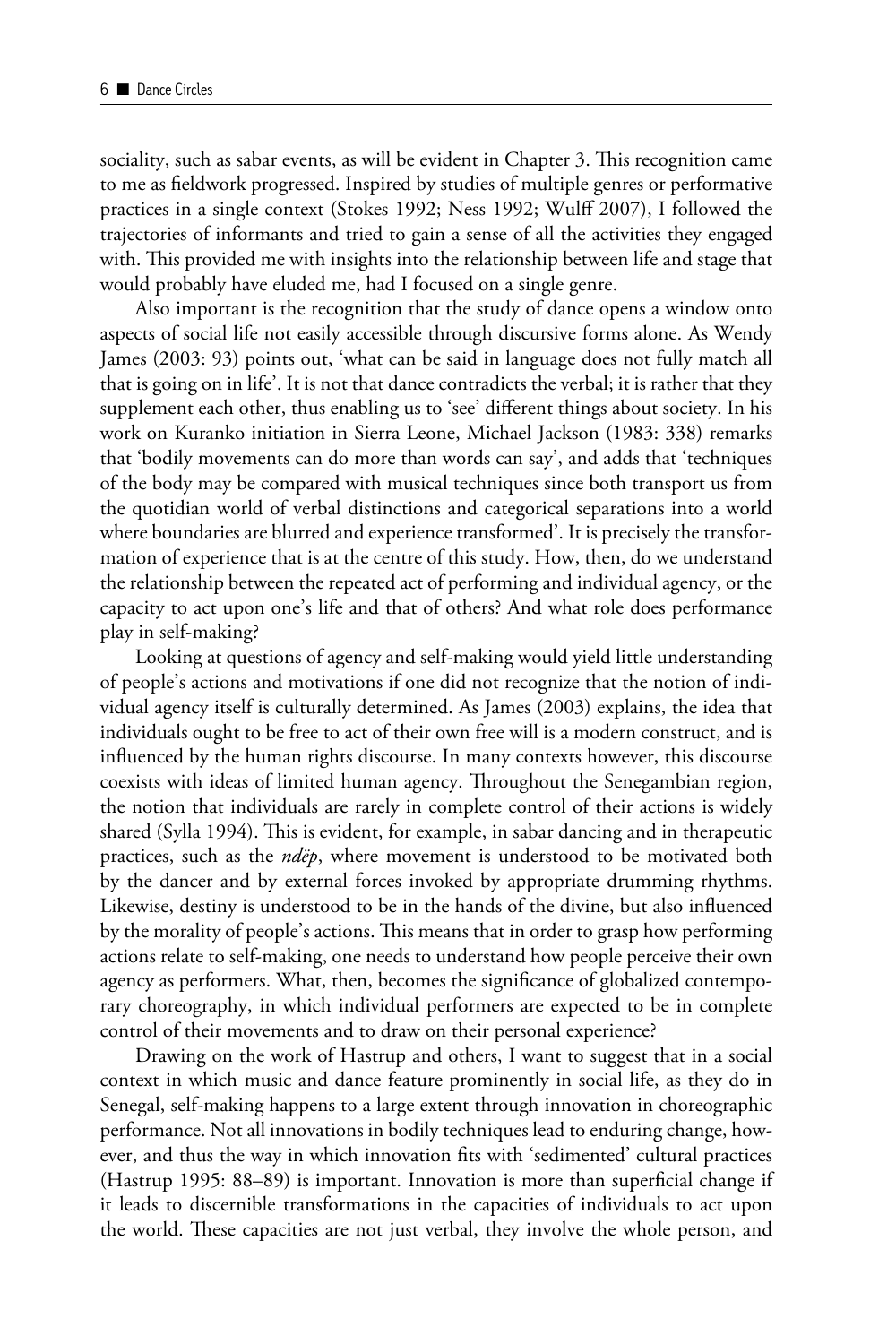exploring these may enable us to go further beyond the much contested Eurocentric mind-body duality. This study thus attempts to contribute to our understanding of the materiality of innovation in culture.

At this point, I should warn the reader that there will be a slippage, at times, between the notion of 'self-making' and that of 'social mobility'. There is a tension between the two that is left purposefully unresolved in the book. This is because I contend that social mobility is not, as the term is often understood, simply a matter of class. People do their best to put on new personas as they move across social fields, and therefore social mobility is often as much about constructing a new sense of self as it is about being accepted as a member of a new social category. But self-making is also closely linked to questions of morality, for the recognition of worthy membership in any social group involves a constant re-evaluation of a person's qualities within culturally defined moralities. Self-making, therefore, involves the actualization of morality, a process in which performance plays a central role.

# Dance and morality

Since social acting is inseparable from an implicit morality (Hastrup 1995: 97), an important task in an ethnography of dance is to understand how different ways of performing may be associated with particular moral qualities, or with their absence. As Signe Howell (1997b: 4) reminds us, the challenge for anthropologists concerned with moralities lies in 'discerning the link between values which are derived from a larger metaphysical whole and actual behaviour and practices'. But how does one disentangle moral discourse from actual practice? Taken together, the papers in Howell's volume (1997a) suggest that one needs to look at specific activities that are meaningful to large groups of people within a single context. In Argentina, for example, Archetti (1997) found football to be an illuminating window into the moral codes of masculinity.

In Dakar, I suggest, dance constitutes a privileged window into the construction of gendered moralities and into the morality of social hierarchies. One way of getting to the heart of the matter is to look carefully at how different categories of people and institutions respond to different ways of dancing. Attempts at controlling dance are particularly illuminating because they are recurrent in modern human history. This is likely because dance carries an ecstatic dimension which often makes it unpredictable, and therefore potentially disruptive. Dance reminds us that as human beings, we enjoy the thrill of being together in ways that cannot be completely controlled. This may well be the main reason why world religions, in their attempt to impose a universal morality, have been consistently concerned with controlling dance. Establishing normative ways of dancing is not only an attempt to control people's bodies, it is also an attempt to define what acceptable behaviour is in relation to others, and to reflect on how moralities ought to be embodied. Looking at attempts to control dance over time and in a given context therefore illuminates changing ideas of morality. But people tend to challenge control attempts and normative practices, and therefore looking at the link between moral discourses and practice also involves focusing on 'active dissent' and what this tells us about 'reigning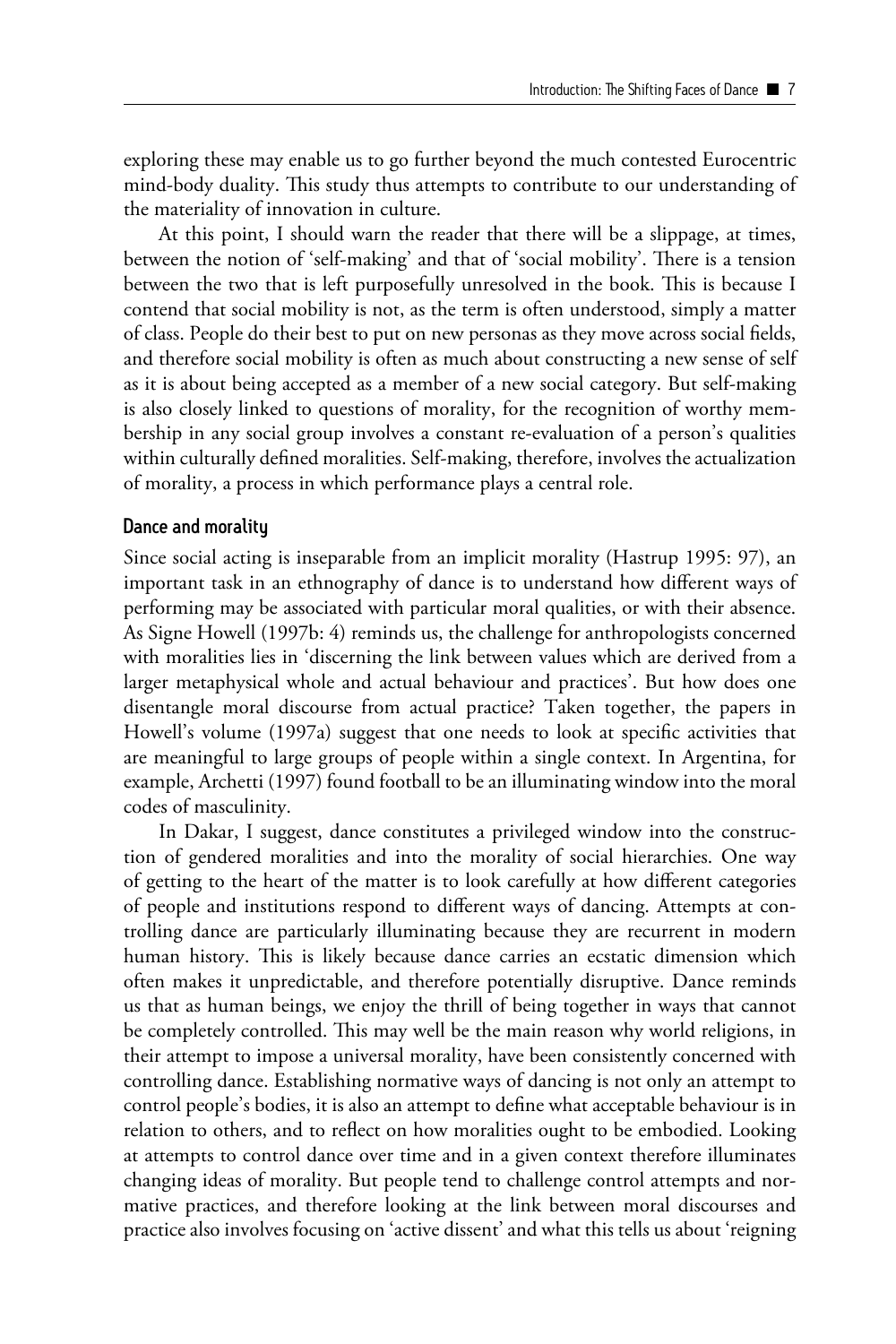orthodoxies' (Howell 1997b: 4). Ultimately, the social control of dance speaks to the enduring difficulty, for human beings, of making sense of the relationship between morality and embodied practice.

Helena Wulff's (2007) historically informed study of Irish dancing provides an illuminating instance of a top-down attempt to instil new ideas about morality through normative ways of dancing. Wulff suggests that stiffness in the upper body, a characteristic feature that is strictly adhered to in competitive dancing, may have come about in the late nineteenth century, at a time when Ireland was under English domination and 'Irishness' had to be defined against 'Englishness'. The cornerstones of this cultural project were Irish Catholicism, the revival of the Irish language, the collection of folktales and new ways of dancing. English had to be trumped, and it is likely that a stiff upper body was regarded as the expression of a high moral virtue. In other words, competitive Irish dancing became a way of embodying new ideas about morality at this transitional period in Irish history. Wulff shows how there was active dissent, too, in the ways in which people hid to dance following the Public Dance Hall Act, a ban on dancing outside licensed halls requested by the Catholic Church in 1935. This spoke volumes about the 'reigning orthodoxy' of the Catholic Church in twentieth-century Ireland, and how people related to it in everyday life.

The disruptive potential of dancing also comes to the fore in Jane Cowan's (1990) ethnography of celebratory practices in the town of Sohos, northern Greece. Looking at weddings and the formal evening dances of civic associations, Cowan analyses dancing in terms of gender relations, but questions of morality are implicit throughout the book. Dance, she suggests, is problematic for men and women in different ways. Male youths and men are expected to put aside their antagonisms, and unite in the shared pleasures of dancing and drinking until they reach the altered state of *kefi*. For men, this is legitimate because they are expected to assert themselves as individuals. The quarrels that occasionally break out, Cowan says, are therefore valued as evidence of men's 'liveliness' and as an expression of their attempts to assert or challenge their social status in the Sohohian order. Women, by contrast, are much more restricted in the kind of performance that is appropriate for them, and their dancing is usually interpreted in terms of their sexuality. Women are therefore forced to affirm their individuality in much quieter ways than men; for example, through their clothing, hair style and restrained dance movements. But men and women from different generations and social classes hold conflicting views on appropriate behaviour at dancing events, and tensions are always just beneath the surface even as people share the pleasure of dancing. Here morality is embodied in different ways for men and for women, and dance serves simultaneously to elaborate gender identities and to provide a space in which different views on embodied morality can be confronted with each other.

In Dakar, it is morality that is the stuff of everyday conversation whenever people discuss dance. Indeed as we will see throughout the book, concern with young women's increasing autonomy and confidence in the public space is very often expressed in the form of judgments on how their dancing affects their respectability.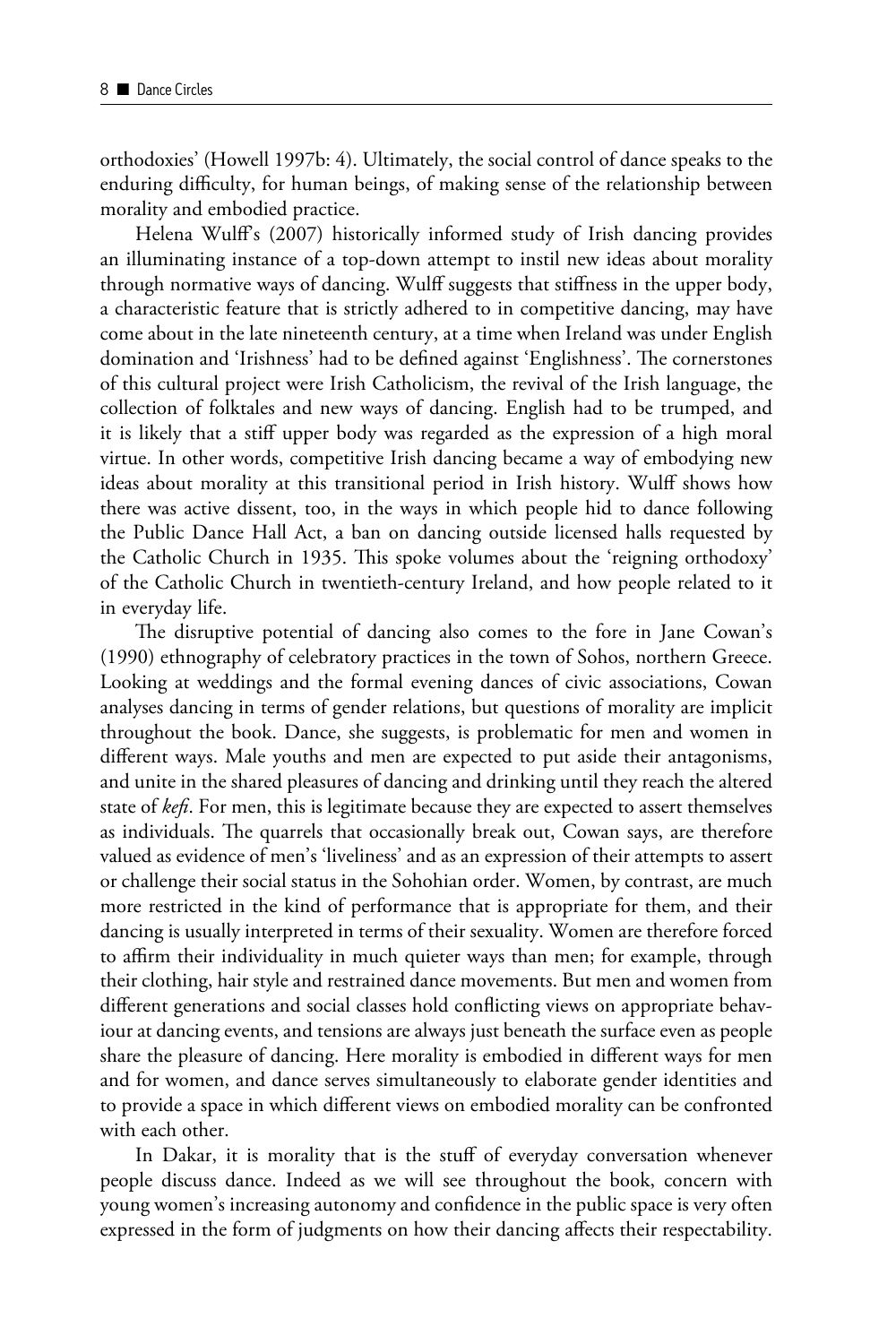When people lament young women's inappropriate suggestiveness in dancing, it is morality in society that is being discussed, often passionately. Gender and age hierarchies are clearly at stake here, even more so as Senegalese Islam has become a powerful source of moral authority in all areas of public life. The importance of tensions over dance styles in the Senegalese context becomes clearer if we keep sight of local understandings of embodied morality. Indeed, in Wolof-speaking Senegal, morality is expected to be embodied differently depending on the social category, or 'caste' status individuals are identified with. I will return to the Wolof caste-like stratification in Chapter 2, but for now, suffice to say that the higher the status, the more restrained body movement is expected to be. Restraint and measure are highly valued, and a person of good moral standing is expected to make little display of emotions in public (Neveu Kringelbach 2007a), and to show self-control by avoiding loud speech, expansive movement and unnecessary gesticulation (Sylla 1994). Though this is generally valued behaviour throughout the region, the expectation to confirm to this is higher for the 'freeborn' *géér* than for those who belong to a hereditary category of artisans or performers, the *ñeeño* (see Chapter 2). In other words, ñeeño are understood to share the same moral values as their géér patrons, but ideals of behaviour are different for the two categories. In this context, dancers who perform expansive, energetic movement styles put their moral standing at risk, particular if they belong to high-status géér families. Given that an increasing number of youngsters from such backgrounds are attracted to the performing profession, a key question running through this book will be the extent to which the success of the performing profession at home and abroad is transforming local notions of embodied morality. I now turn to the bodies of literature on popular culture and dance that have helped to make sense of the genres discussed in this book.

# The open-endedness of 'popular culture'

The growing literature on 'popular arts' and 'popular culture' in Africa has informed this study in many different ways. I have been particularly inspired by Karin Barber's (1997) pioneering work across a vast array of genres. Stressing the difficulty of defining 'popular culture', which in Europe implies a clear-cut distinction between 'high' and 'low' culture, she argues that it is more productive to conceive of it as the 'vast domain of cultural production which cannot be classified as either "traditional" or "elite", as "oral" or "literate", as "indigenous" or "Western" in inspiration, because it straddles and dissolves these distinctions' (Barber 1997: 2). Barber's characterization of the popular arts in Africa is particularly useful in highlighting the novelty and combination of styles and genres that is often central to the practices of city dwellers across Africa. In Dakar, youth dances like the ever-changing mbalax genre fit well within Barber's notion: they are neither traditional nor elite but borrow consciously from the older sabar genre. Moreover, the youths who perform these dances in nightclubs, at neighbourhood events or in front of TV sets revel in their novelty. They draw on a mix of Wolof drumming rhythms, themselves refreshed through constant innovation above stable musical principles, and rhythms from Cuban, European, Brazilian, North American and Arabic origins.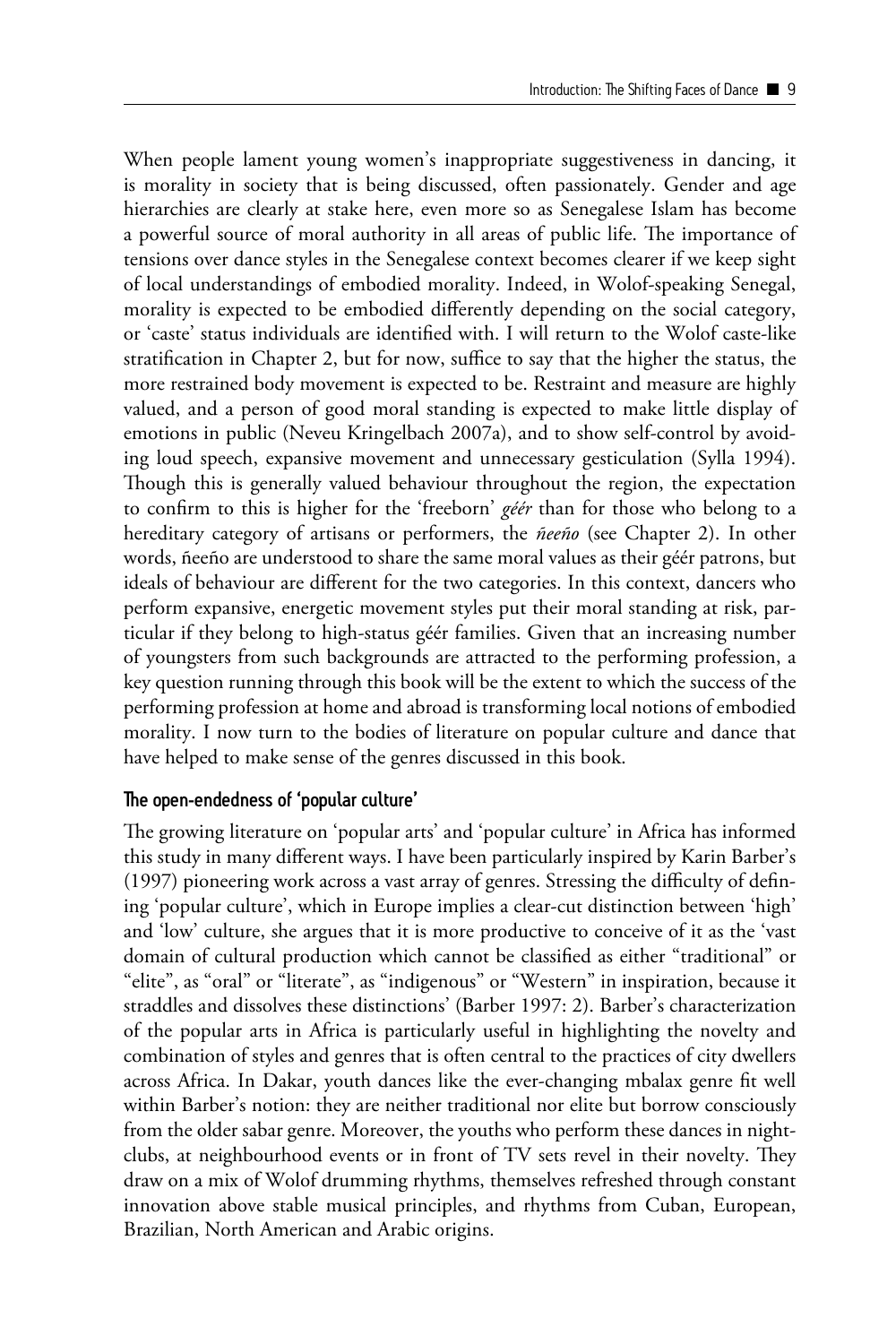Without taking the elite-traditional-popular distinction too far, Barber's conceptualization is also useful in enabling us to draw out the uses of various dance forms as modes of distinction. According to her, 'retaining the distinction between elite, popular and traditional allows us to investigate the important question of how present-day African artists and participants in art themselves conceive of their activity and its status' (Barber 1987: 20). The ways in which people conceive of their activity, she suggests, comes across in the conscious relationship artists maintain to ideas of 'tradition'. In Senegal, I suggest, dancers' reference to tradition serves to construct a respectable status for the profession in a context in which the reputation of the public performer is always fragile.

A further aspect is that the distinction between 'popular', 'traditional' and 'elite' performers is not as clear as one might think from looking at the various dance forms performed in the city. Like in Wulff's (2007) study of dance in Ireland, it is often the same people who move back and forth between different genres in the course of their lives, or simultaneously but with different degrees of intensity. For example, the same dancer may join in sabar events in her neighbourhood or perform mbalax dances in nightclubs for fun, while working professionally with a neo-traditional troupe. At some stage she may take part in a workshop in contemporary choreography, and move on to a contemporary dance company while still performing with the neotraditional troupe.

Finally, I found that the social organization of popular dances in Dakar fitted well with Barber's (1997) observation that popular culture fostered new identities, new publics and new collectivities. In this study, I suggest that dance and musical performance in Dakar do conjure new forms of association, particularly a sense of simultaneously belonging to a neighbourhood, a locality of origin and a transnational world of artists.

# The performance of nationalism and regionalism

In his introduction to an edited volume in honour of Abner Cohen, Parkin (1996: xxxiii ) points to the 'metaphorical capacity for cultural performance to say things sideways' as that which wins people's adherence more powerfully than propositional arguments do. This metaphorical quality means that performance is capable of encapsulating a multiplicity of messages. It is therefore a seductive way of embodying national or regional identities since it is flexible enough to accommodate changes in their contents. For example, the fact that hometown associations from the Casamance region in Dakar express their distinctiveness through performance is not because the Casamançais dance and play music better than others, but because this enables them to celebrate their distinctiveness while discreetly including elements of the dominant Wolof setting.

Studies of musical performance, nationalism and ethnicity politics in Africa have informed this book (Waterman 1990; Askew 2002; Turino 2002; Edmonson 2007; White 2008). In her work on musical performance in Tanzania, for example, Askew (2002) eloquently shows how nation-building is a process of mutual engagement between the state and its citizens. Ever since the United Republic of Tanzania was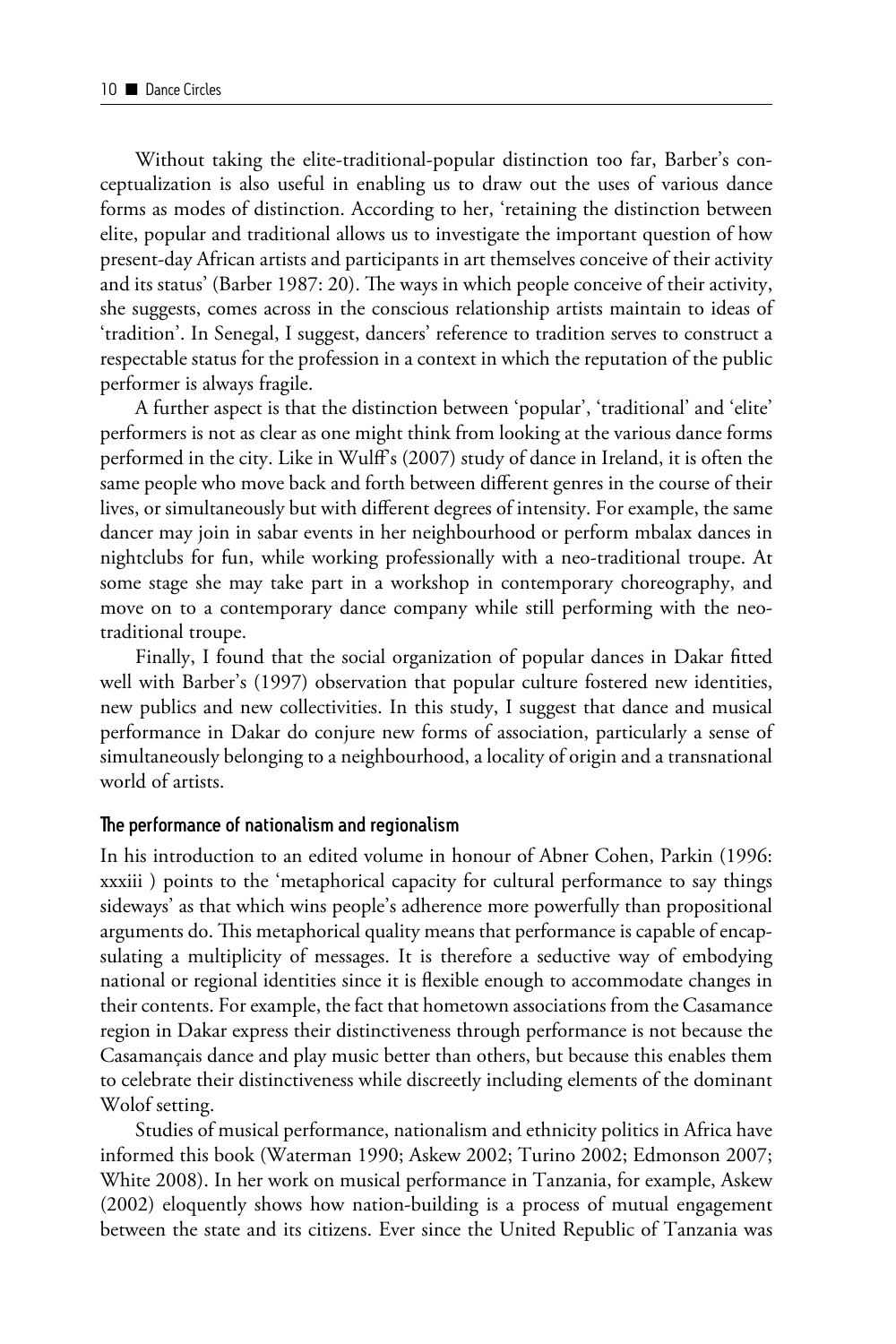founded in 1964, one of its major challenges has been to bring together the islands (Zanzibar and Pemba) and the continental part of the nation into a unified whole. Music and dance were made to play an important role in this project, particularly through the patronage of a Swahili genre, *ngoma*, and the organization of performing competitions at a national level. Another popular music style, *taarab*, was side lined initially because it was considered foreign, and did not fit within the ideal of *ujamaa* socialism. But taarab was still performed during weddings and popular events, and was eventually co-opted by the state during the transition to multipartyism in the mid-1990s. Through historical sources, song texts and a rich ethnography, Askew shows not only how certain musical genres contributed to the emergence of a national identity, but also how the thriving presence of others showed the dissensions in state-led nation-building. Music expressed these tensions and provided musicians with a medium to reflect on them. It was in the songs and in the unpredictability of competitive events that the contradictions of nation-building were revealed, and Askew's ethnography of the musical scene helps to understand people's growing distrust toward the ruling party in the 1980s and early 1990s.

Away from Africa, Wulff's (2007) monograph on Irish dance demonstrates how several genres taken together (the traditional *sean-nós*, Irish Ballet, contemporary Irish dance, competitive dancing and commercial shows like *Riverdance*) enable people to explore the contents of 'Irishness'. Contemporary Irishness, Wulff suggests, involves both cosmopolitan mobility and a strong attachment to the materiality of the Irish land.

In Senegal, as in Tanzania and Ireland, the creation of a national identity remains an unfinished project. Despite a state rhetoric in which ethnicity is silenced ('ethnic' parties are forbidden by the Constitution), the southernmost region of Senegal, the Casamance, has suffered an armed separatist conflict since 1990. Though framed in a regionalist discourse, the separatist movement is led by Jola speakers (Foucher 2002), in a region otherwise linguistically, culturally and religiously diverse. Ironically, the neo-traditional performing genre that was championed by the state in the 1960s and 1970s has been most successfully appropriated by Casamançais groups. Thus, the genre that was created in order to help citizens imagine a unified nation (as well as establish President Senghor's moral leadership in West Africa) was appropriated as a vehicle of cultural distinctiveness, a goal not entirely opposed to nation-building but having the potential to undermine it. In the post-independence period, cultural diversity was valued as long as its representation remained controlled by the state. Today, however, it is in the hands of precisely those segments of the population that had been marginalized: Casamançais minorities, and to a certain extent ñeeño and people from other 'skilled' hereditary categories. The politics of artistic practices, then, shed light on the transformation of nation-building projects over time.

# 'Dance' and 'performance'

So far I have used the terms 'dance' and 'performance' almost interchangeably. This is meant to highlight the semantic challenge every study of dance is confronted with: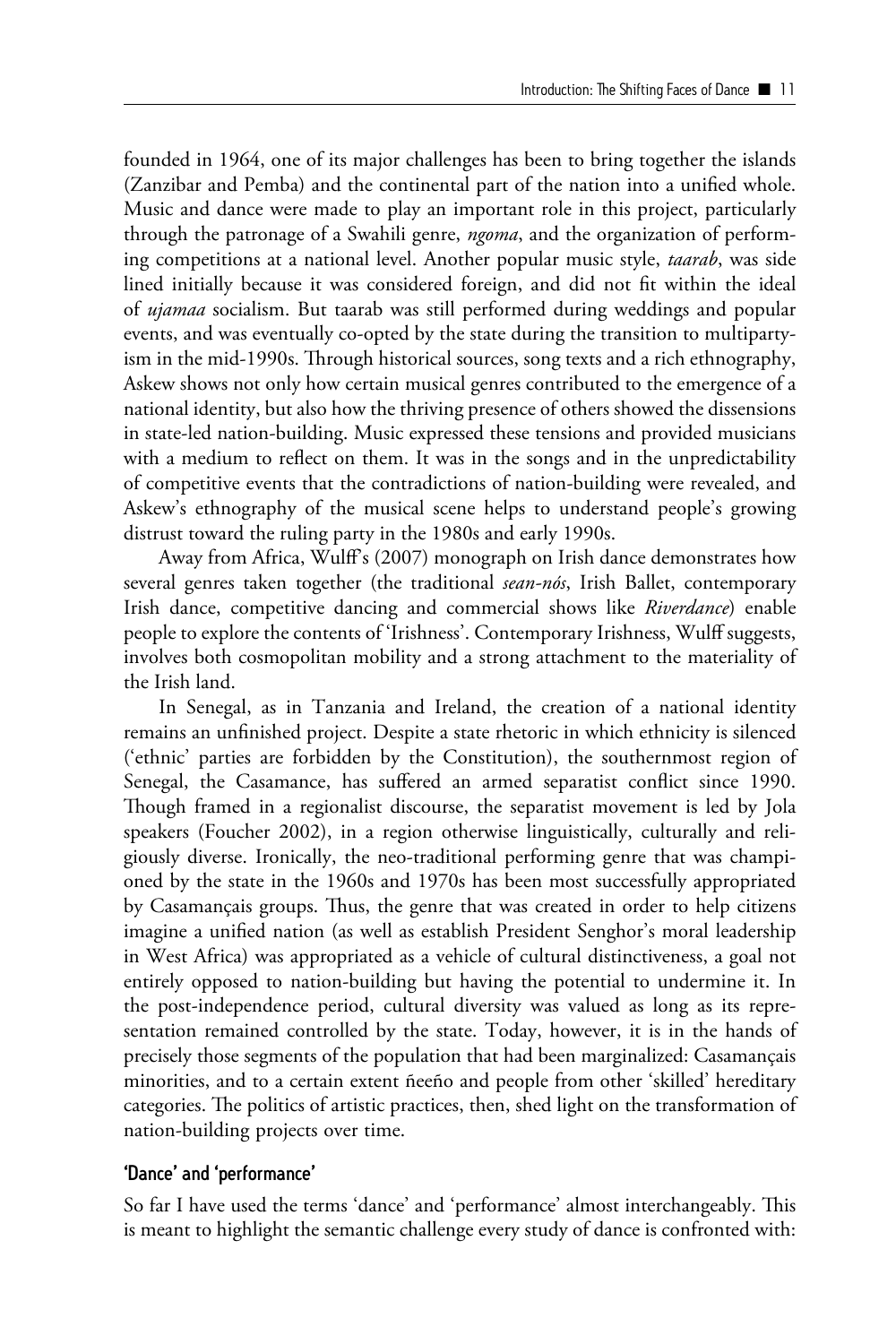not only is the term 'dance' ambiguous, it also fails to capture the interplay between the different elements (oratory, poetry, song, music, movement) that is characteristic of many performing genres across Africa (Drewal 1991). Most dance scholars have come to acknowledge that it is impossible to come up with a universal definition of dance, even though, as Wulff (2001: 3209) says, 'dance anthropologists seem to converge on a consideration of bounded rhythmical movements that are performed during some kind of altered state of consciousness'. Dance anthropologists Kaeppler (1978) and Williams (1982) have refuted the idea of a universal definition, arguing that lumping widely different practices together obscured more than it revealed. Drawing on Saussurian linguistics (De Saussure et al. 1916), Rudolf Laban's (1970) movement theories, and in Williams' case on Ardener reflections on the anthropology of language (Chapman 1989), they have looked at 'structured movement systems' instead, and have analysed the semantic similarities in different practices within a single context.

Definition, however, is only part of the problem. An important challenge is to name very diverse practices so as to capture the way in which people experience them. The fact that many West African languages do not have a specific word for dance (Gore 2001) underlines the Eurocentric character of the category. Lassibille (2004) found that the WoDaaBe of Niger used three different terms to speak of dance: *fijjo* (play), *gamol* (dance) and *bamol* (dance or braid). In Wolof, dance is best translated as *fecc*, but this is not the most commonly used term. Rather, terms that designate a type of event or a genre are favoured. The term *sabar* for example, is used for a type of festive event, a range of drums, and a repertoire of rhythms and dances, with a recognizable structure and style. Style is indeed important to define a genre; one cannot, for example, dance sabar in a ponderous way. Gore (2001: 33) suggests that we should abandon the idea of isolating dance in culture, not only because this is 'conditioned by the deeply-ingrained Eurocentric habit of conceiving of art as compartmentalised and specialised practice', but also because this produces a discourse which devalues performance in 'socially and ritually significant contexts'. In practice, however, dance forms have often been ignored in studies of ritual, music or carnival, precisely because they were not seen to be interesting enough in themselves. I see no reason why dance should remain a substrate of another cultural form when participants obviously know how to distinguish it from other activities. As a compromise, I have therefore chosen to make generous use of the term *performance*, which refers to various genres, all involving codified movement, music, verbal arts, dress styles, and particular ways of using the space. My use of the term also draws on Schieffelin's (1998: 195) definition of performance as symbolic or aesthetic activities, and as 'intentionally produced enactments which are (usually) marked and set off from ordinary activities, and which call attention to themselves [. . .] with special purposes or qualities for the people who observe or perform them'. His definition has the advantage of drawing attention to the fact that performance is a conscious mode of action, for an audience (real or imaginary), and that it usually requires skills beyond those required for everyday activities. On the other hand, I have been conscious of only using the term 'dance' in contexts in which my informants do ('danse' in French or 'fecc' in Wolof).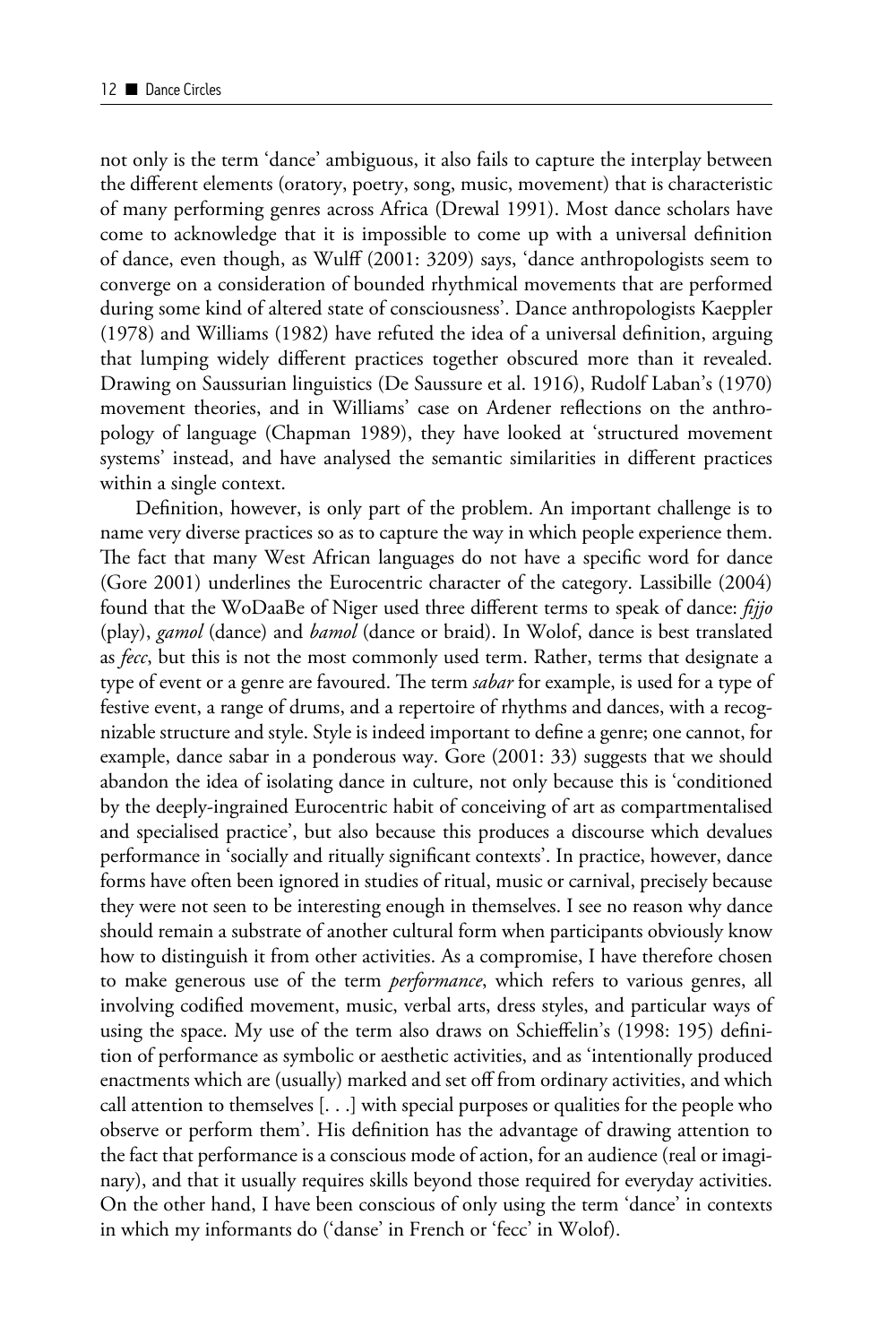Dance performances in Dakar, then, do not simply consist of movement and music. Barber's (2000; 2007) work on theatre and texts has been important in drawing my attention to the verbal and the textual, and from an initial focus on movement, I became gradually aware of the recurring references my informants made to language and to the world of theatre. Dance people often used terms like 'play' (*pièce*), 'text' (*texte*), 'theatre' (*théâtre*) and 'show' (*spectacle*). It was only when I started looking at the Senegalese dance scene in historical perspective that I discovered the strong connections with theatre. This, in turn, enabled me to see choreographic production as made of movement and sound as well as verbal, textual, spatial and material elements. This has been productive to uncovering the significance of texts to performers and audiences, of course, but also to shedding light on the exclusion of those without the literary skills to produce a 'text' explaining their artistic approach. In other words, focusing on different skills helps to uncover mechanisms of exclusion.

Finally, a crucial aspect of dance is that it is often intensely pleasurable to participants. The dry nature of academic writing makes it easy to forget that this is one of the main reasons why dance and musical performance are so powerful. I have written elsewhere about emotionality in Senegalese women's dances (Neveu Kringelbach 2007a), and to say that emotion is central to how dance 'works' does not imply that it is irrational. Indeed, recent research in the field of neuroscience suggests that emotions are an essential component of 'rational' thought processes (Kringelbach 2007). This actually supports what anthropologists have known for a long time. Parkin (1985), for example, attributed the universal power of performance to the 'moving together' of reason, emotion and body. A possible avenue to explore this further would be to look at the neuroscience of dance, but there has been little such research so far due to the difficulty of recording brain activity while people are dancing.<sup>2</sup> Throughout this book I attempt to draw out the sensual and enjoyable dimension of dance to show that such activities may well 'work' because they integrate human experience as a whole.

Attention to the ways in which people experience dance is also important to avoid seeing dance as nothing *but* the expression of something else. In his brilliant study of religious change, Sarró (2009: 4) has warned that 'the obsession with the liberating element of religion in colonial times risked [. . .] displacing attention away from the religious'. There is a similar tendency to focus on dance and music as simply reflecting social and political change. I suggest, rather, than it is more productive to think of these expressive forms as constitutive of society (Stokes 1997). I now turn to the existing literature on dance in Africa, to which this study contributes. I include scholarly texts as well as mainstream writings since both genres have shaped current perceptions on African choreographic practices.

### Anthropology and dance in Africa

Although scholarship on African forms of performance has boomed in the last two decades, there remains a relative scarcity of studies on dance in relation to the ubiquity and social significance of choreographic practices. But the field is no longer as bare as when Margaret Drewal (1991) described dance as the least studied of all genres of performance in Africa, a state of affairs she attributed to the elusive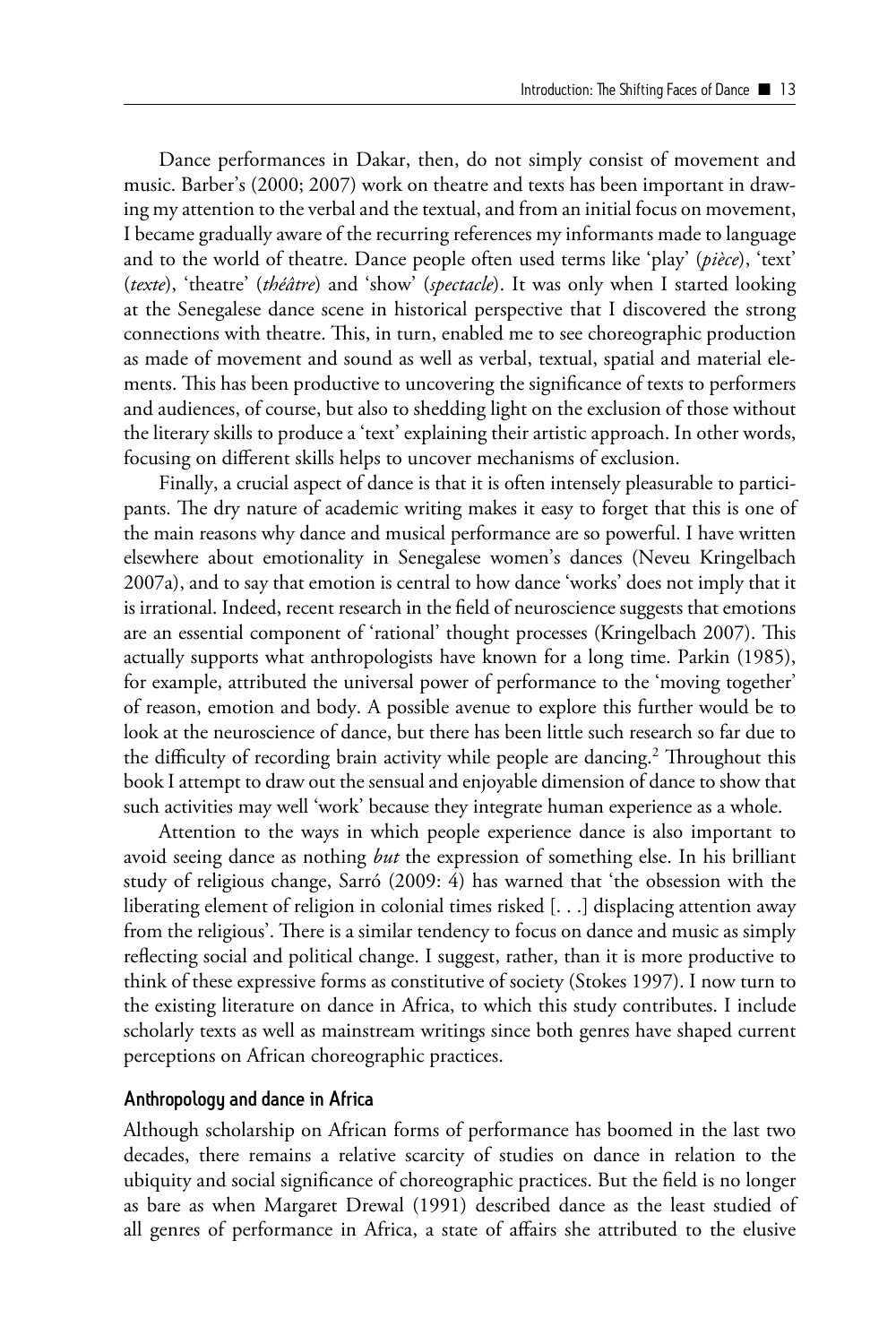character of what is often an improvisational practice. As she rightly foresaw, video recording, and images more generally, have made the field more accessible. Another important development has been the engagement of anthropologists who were themselves performers, and were therefore able to learn new bodily techniques fairly easily. But this development was long in coming.

In early twentieth-century ethnographies of Africa, dance was often mentioned only in passing, as a component in ritual. An early exception was Evans-Pritchard (1928), who dedicated his first published article to the *gbere buda*, the Zande funeral beer dance. A few years earlier, Radcliffe-Brown (1922) had dedicated a chapter of his *Andaman Islanders* to the 'function' of music and dance, which he interpreted as maintaining social cohesion through the ecstatic feeling of belonging these activities generated. Evans-Pritchard (1928: 460) challenged this view in *The Dance*, arguing that ceremonial dances involved other aspects, too, that were not easily visible in any other social form: the socialization of children, the shared sociality of young men and women, local notions of leadership, and the conflicts resulting from the tension between 'individual vanity and passions' and the 'constraining forces of the community'.

Much later, Clyde Mitchell (1956) wrote a landmark study of the Kalela, a competitive marching dance performed weekly by miners in the growing towns of the Zambian Copperbelt. But the focus of the study was urban ethnicity, and Mitchell did not linger on choreographic description. Instead he focused on the dress styles, the songs and the region of origin of the dancers. Nevertheless, the study provided inspiration for later studies of performance in the region. Ranger's (1975) historical work on the *beni ngoma*, for example, was the first important account of social transformation over more than a century, as traced through the trajectory of a genre of dance. In colonial East Africa, the beni ngoma developed as a march dance and a caricature of European military parades. Ranger showed how the beni associations helped people maintain a sense of continuity with the older Swahili stratification, all while acting as an ironical commentary on colonial society. Further South, ethnomusicologist John Blacking (1967) drew on his fieldwork with the Venda of Southern Africa to suggest that music and dance were central aspects in the socialization of children, and that they expressed the group's creative potential.

It all also worth mentioning Robert Farris Thompson's (1974) *African Art in Motion*, one of the first serious attempts to grasp the social significance of dance in West Africa. Unusually for its time, the book features a wealth of photographs and still shots from video recordings. Thompson's concern is with the aesthetics of dance, particularly the shared principles between dance and sculpture, rather than with dance in interplay with other dimensions of social life. As a result this rich, fieldwork-based work appears as a compilation of the artistic canons underlying 'African performance', and does not always avoid the pitfalls of generalization. Nevertheless, Thompson's historically informed reflections on aesthetics and art criticism in West and Central Africa remain highly innovative.

It was not until the early 1990s that a significant body of work emerged on various practices in which dance and musical performance played a central role. Deborah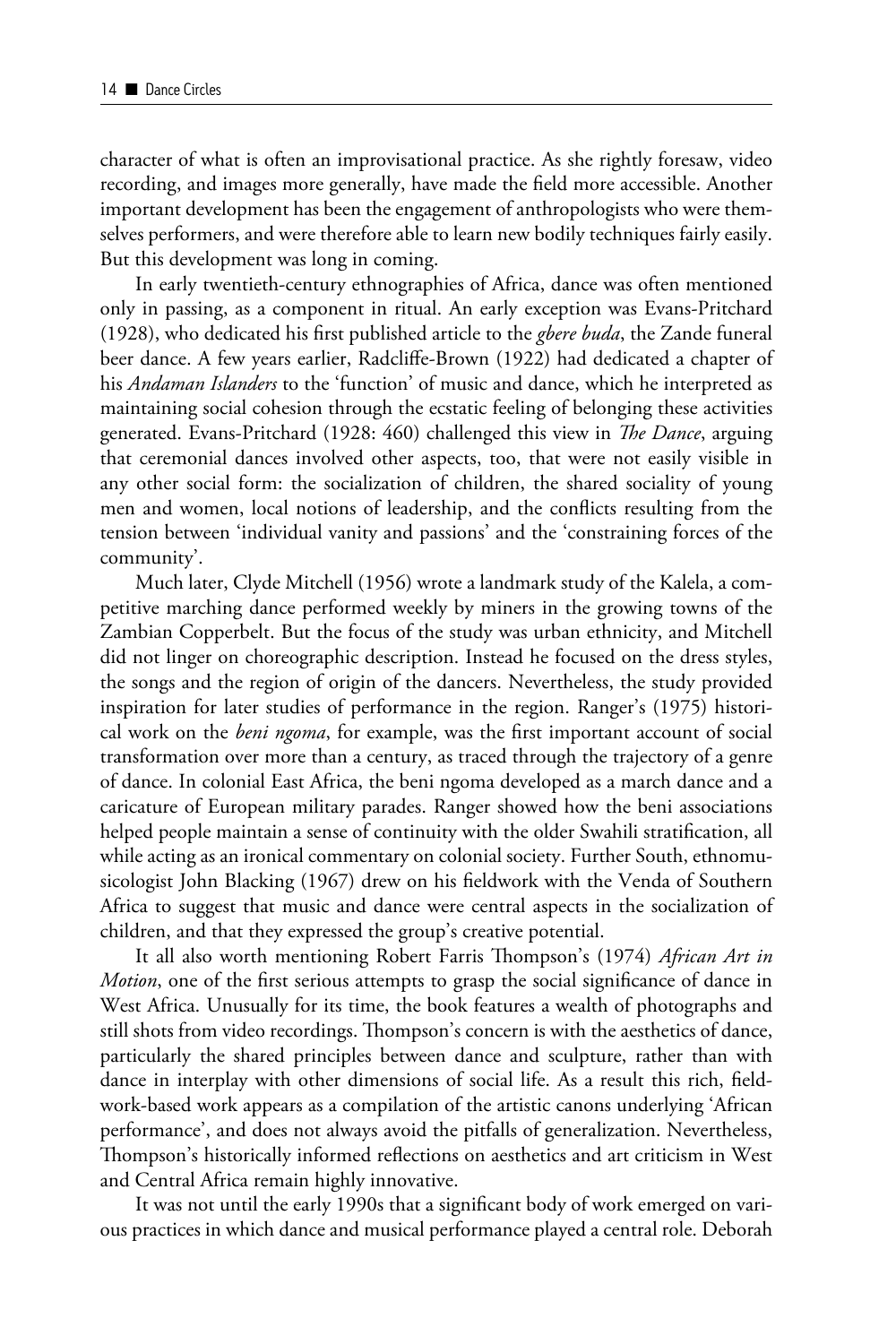Heath's (1990, 1994) work on dance, verbal performance and politics in Kaolack, for example, was important in showing how gender relations, social status and political influence in post-colonial Senegal were constantly re-negotiated through women's dances and verbal performance. She described women's dances as a scarce resource which people put to various uses depending on the context, for example as a contrast to high-ranking men's reserve, and thereby status: 'the identification of women, as well as lower-caste male performers and their drums, with sexual expressiveness allows certain men to maintain their reputation for reserve' (Heath 1994: 95).

There is also a growing body of work on masquerade in West and Central Africa. Argenti's (2006, 2007) work, for example, places masquerade at the centre of generational politics in the Kingdom of Oku, in the Cameroon Grassfields. Tracing back centuries of violent history in the region, he argues that both local and national polities have marginalized the youth and women, and that these groups have appropriated older genres of masquerade performance to contest their marginalization. In the Grassfields, masquerades embody the memory of the slave trade and the subsequent violent history of the region. At a more general level, Argenti argues for the capacity of performance to maintain and challenge social hierarchies simultaneously. In the practices I examine in Dakar, I am less concerned with the embodiment of memory, but here too, innovation in performance is driven by the desire of marginalized groups (youth, women) to re-negotiate their social status through strategies of extraversion (cf. Bayart 1999).

# Writing 'dance' in Africa

As I have hinted already, this study distances itself from popular perceptions of dance in Africa as the expression of timeless traditions. The objectification of dance in Africa since the nineteenth century has been dealt with by other authors, and there is no need to dwell on it at length here. In her book on the *jali* (praise singers) of the Gambia, for example, Paulla Ebron (2002) includes an excellent discussion of Euro-American representations of African music in the light of Mudimbe's (1988) work on the 'invention' of Africa. Also inspired by Mudimbe, Francesca Castaldi (2006) writes about the manner in which colonial representations of African dances were used as evidence of the 'primitive' nature of the continent's people. She traces the tautological argument through which nineteenth-century European philosophy classified dance as an irrational and 'primitive' activity, then held the omnipresence of dance in African sociality as proof that Africans were indeed 'primitive'. She also suggests that Senegal's President Senghor himself had internalized this view when he created the National Ballet of Senegal. The genre the troupe performed, Castaldi says, was underpinned by an evolutionary view of African arts, and an idealization of the modernization narrative of the 1930s to the 1970s. Senghor held dance to be the quintessential African art, but by framing it in this way, Castaldi concludes, he helped to reinforce existing ideas on the 'primitiveness' of African cultures.

These ideas should be understood in the context of a longer history of objectification of black moving bodies. Not only European philosophy, but also anthropology, travel writing, colonial texts and the colonial press contributed to orientalist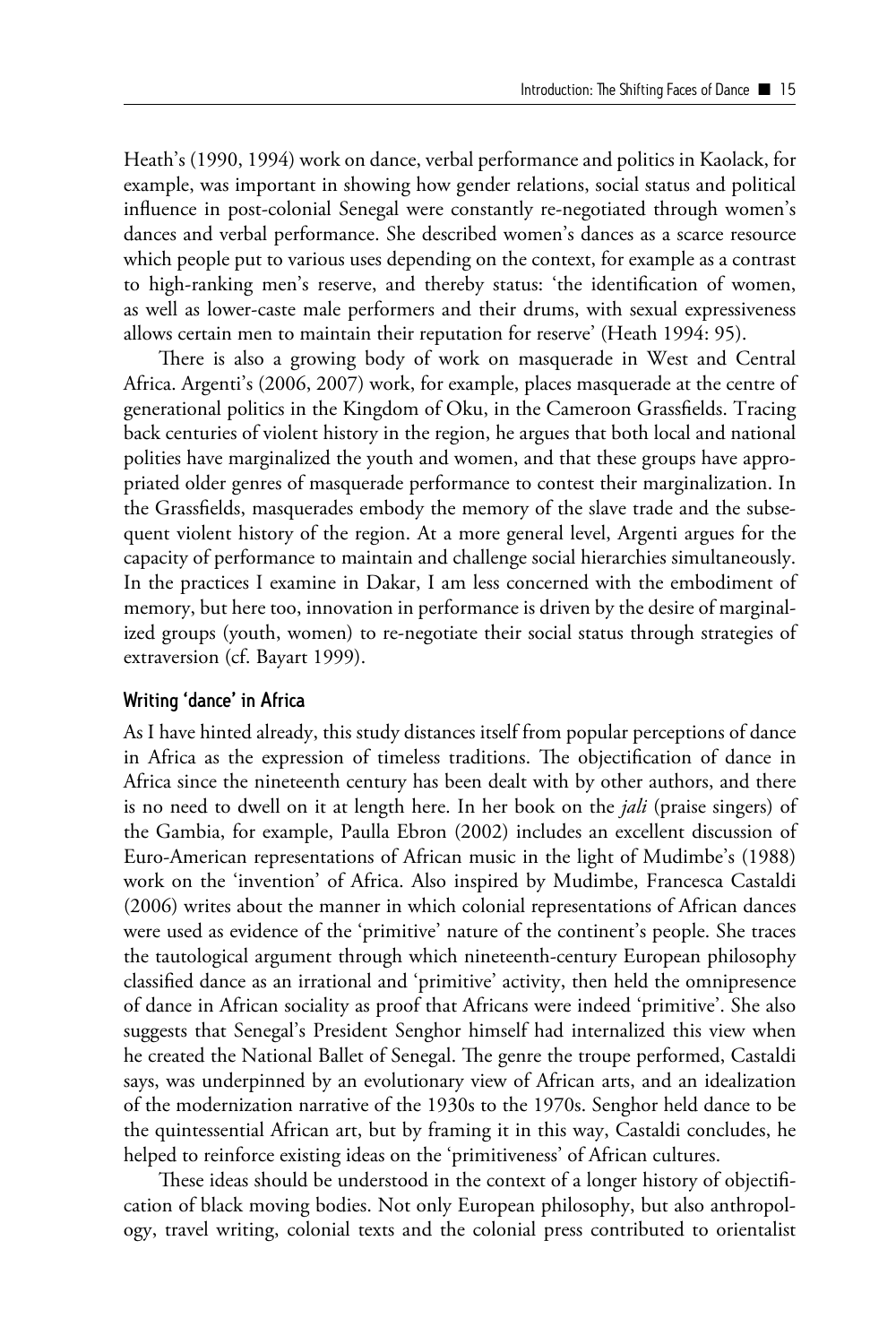representations of African dances. These representations have created the illusion of a common spiritual and physiological basis in a diverse range of practices. By the time of the world fairs, the 'Hottentot Venus'3 and other human exhibitions of the nineteenth century,<sup>4</sup> dances performed by Africans became conceived as the 'other'. As a result, writing on dance in Africa in the nineteenth and twentieth centuries has often crystallized the worst stereotypes on the supposed primitiveness of Africans. There is a wealth of texts in which this is evident, but a few examples should illustrate the point. The French colonial military magazine, *Tropiques*, thus published an essay by a respected psychiatrist, Henri Aubin (1951: 38), describing African dances as involving the body rather than the mind:

The multiplicity of circumstances in which under-evolved indigenous peoples dance can be attributed to the fact that dance is a rather elementary activity: motor response, usually rhythmic, responding to stimuli where sensory and emotional data play the main role. Instead of being expressed through complex intellectual representations and a rich vocabulary, their emotional states become actions [. . .] of which dance is, after all, a privileged form.

Christian missionary writings also contributed to European representations of dance in Africa. In an illuminating review of missionary sources, Georgiana Gore (1999, 2001) notes that these texts often depicted dance as disgraceful, useless and indecent. In the French territories, missionaries encouraged the colonial authorities to ban dancing from public space for fear of temptation, and government anthropologists were not to write about dance in official documents. In Senegambia, Creole Catholic priest, Abbé Boilat, exiled to France following a dispute within the Church, published his memoirs in 1853 in an attempt to rehabilitate his reputation (Boilat 1853). His portrayal of regional dances as placing good Christian souls at risk is therefore predictable in this context. What is striking, though, is the similarity between his moralizing tone and some of the public discourse on popular dances in Senegal today. The following excerpt is taken from the section on the 'Moors' of Northern Senegambia, in which Boilat (1853: 370–371) describes evening dances held on gum trading boats on the Senegal River:

Men and women dance separately; all their movements simulate fighting; but it is quite different with women: they, too, dance separately, and the young men come to watch; in general the movements they execute are most indecent. They form a large circle and each in turn enters the middle to dance while the others clap and sing in rhythm.

The Negro women of the Walo do not remain indifferent to these pleasures; they embark with their *Griots* and drums and dance like the others, but in the manner of the Wolof who live on the edges of the desert. One easily imagines [. . .] that several [European] traders come to watch these evening festivities, where they forget the sacred moral duties and those of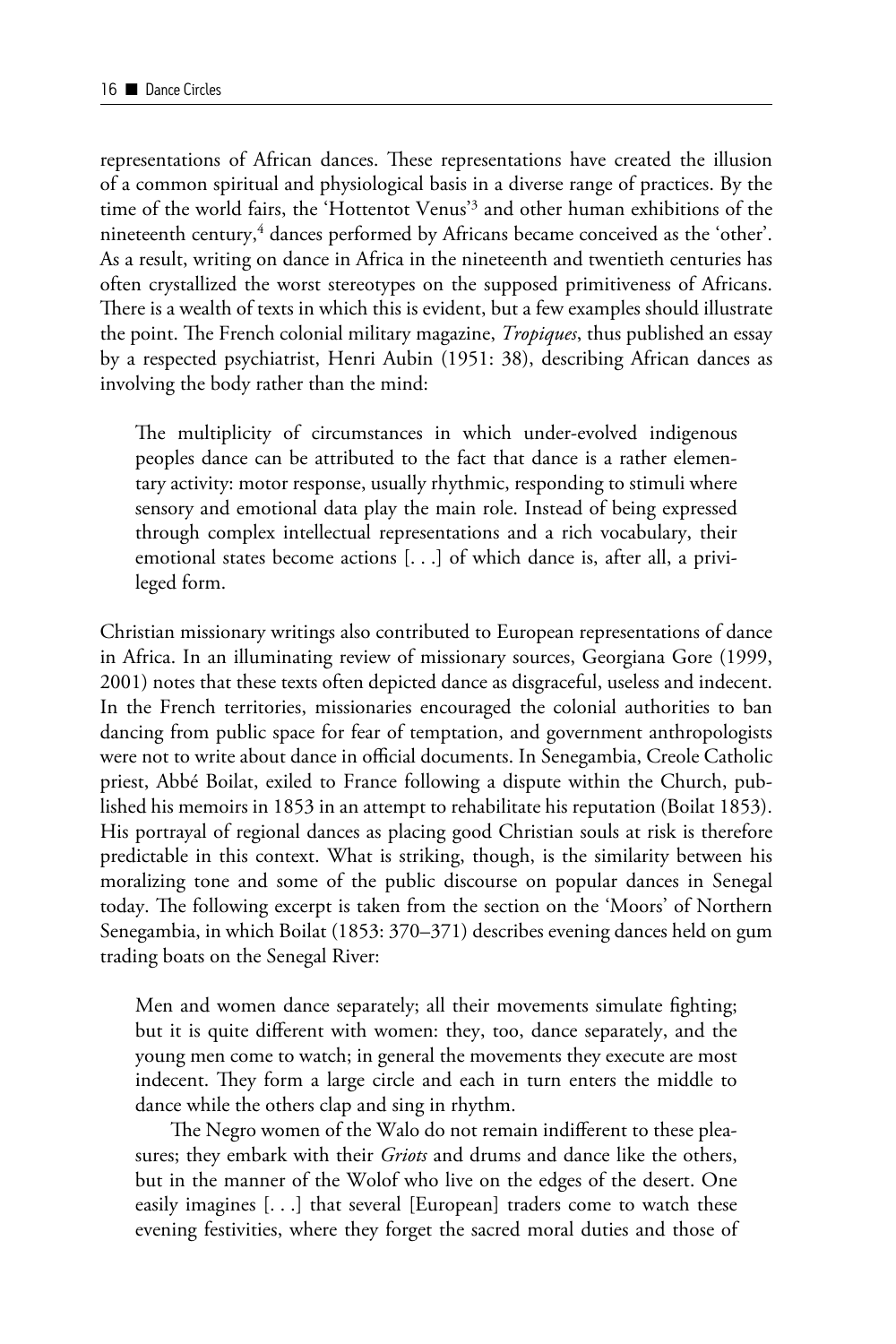faithfulness in marriage. They soon choose concubines among these beautiful dancers who cost them many *ballots de Guinée* [colonial currency], quite apart from the numerous gifts they are obliged to provide them with.

In Boilat's account, although both men and women dance, it is the morality of women dancing that is called into question; they are the ones who tempt innocent European traders and cause them to be unfaithful to their wives. As we will see in Chapter 4, this is not very different from today's public discourse in Senegal, where young women dancing in suggestive ways are held responsible for the moral ills of modern society.

Travel writing has been equally prolific in the stereotyping of dance in Africa. In his West African travelogue, *Africa Dances*, Geoffrey Gorer (1935) refrains from adopting a moralizing tone, but often describes the dances he has witnessed as pure entertainment, and hardly the product of a creative effort. But Gorer's book was not as widely read as the European printed press in the colonial period, a medium which made the exoticization of African dancing bodies widely available to European publics. Writing on African performance was particularly prolific during world fairs and colonial exhibitions, and the reviews of the magnificent 1931 exhibition in Paris are a case in point. The exhibition itself was an oversized display of imperial splendour, and a tribute to the French 'civilizing mission', *la mission civilisatrice*. Ordinary citizens did not have many opportunities to travel to the French colonies, and to entertain the millions of paying visitors who came over the course of six months, real and locally recruited colonial 'subjects' were brought in to perform scenes of everyday life in their native regions. The purpose-built site at the Porte Dorée took the visitor through 'a décor of pagodas, Indochinese temples, African huts, Arabic minarets and great Sahelian walls' (Décoret-Ahiha 2004: 49, translated from French). During those months, the French printed press was full of lyrical reviews by journalists and intellectuals posing as enchanted travellers to unknown parts of the world. On 22 August 1931, French weekly magazine, *L'Illustration*, published 'L'heure du ballet', a special insert on the dance programme at the exhibition. The text was supplemented with eleven photographs and four drawings, and writer Paul-Emile Cadilhac (1931: 13) commented on the African elements of the spectacle:

All the peoples gathered in Vincennes are dancing. For the past three months it has been nothing but festivities, circus games and music-hall. Framed by torches, magnificent and barbaric parades have wandered through the alleys of the Exhibition in the evenings, [. . .] and every nation, every protectorate, every colony wanted to have its festivities, every palace its ball, every French or foreign section its theatre, its stage, big or small, its seats reserved for the privileged few or given up to the crowds. [. . .]

Africa appears as more direct, simpler, closer to the primitive instincts. Its drums, its sorcerers, its processions – from Behanzin to the king of the Mossi – have seduced the crowds and carried them away. Success was such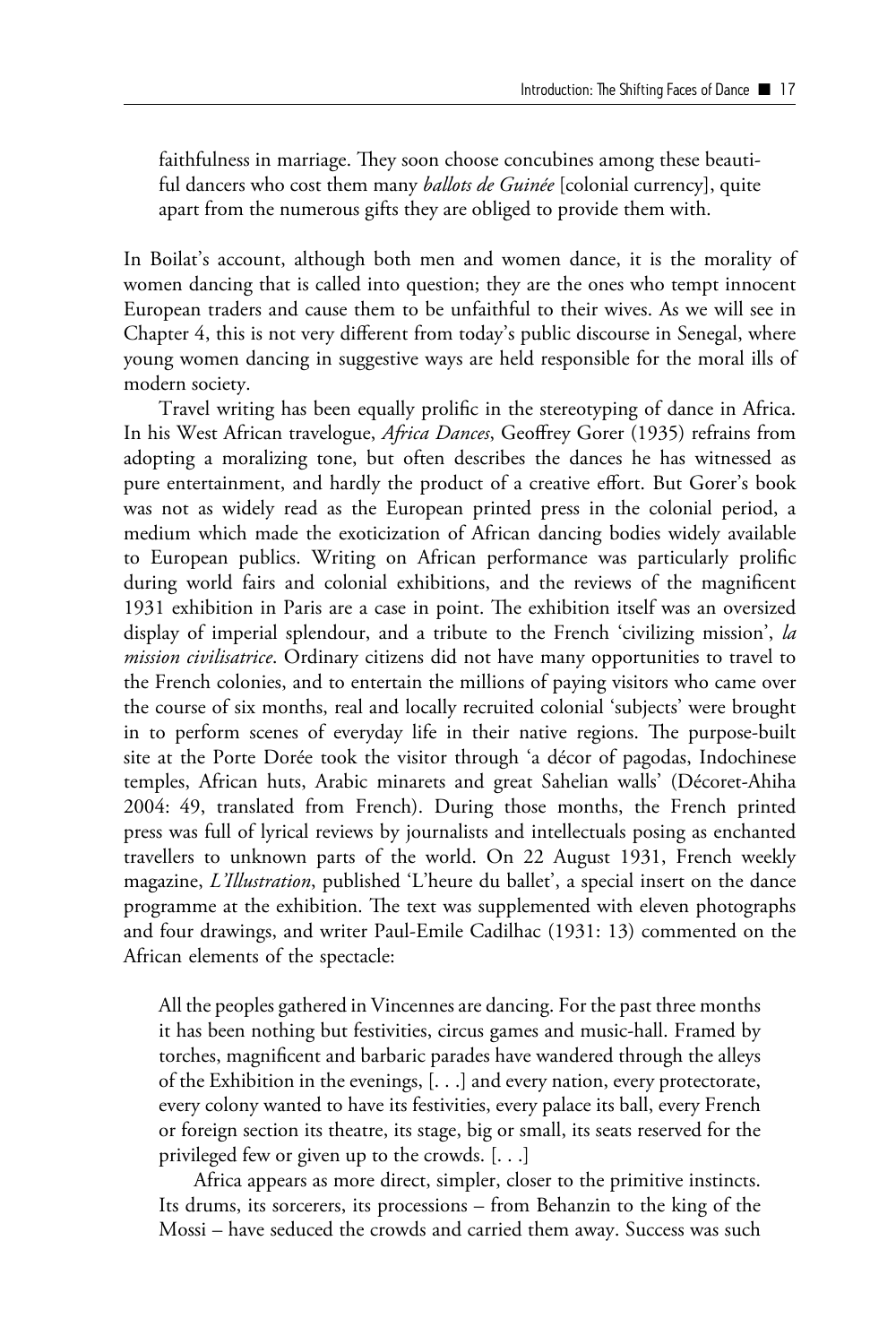that once a week the dances from West Africa, performed by indigenous riflemen, are now presented at the Cité des Informations by Commandant Décugis.

But of all these events, the most beautiful, the most complete, was undoubtedly the series of five soirées offered by the Governor of French West Africa, Mr. Brévié, and Mrs. Brévié in their red palace at the Exhibition. [...] A white platform had been set up against a fountain in the central courtyard, bordered by chairs on three sides and dominated by the high tower decorated with the shapes and faces of gods. And the dancers from Ivory Coast appeared. Almost naked, wearing a loincloth around the hips and bracelets around the ankles, they were laughing, showing their white teeth. On their heads were feathers or some sort of savage headdress, and they were holding long lianas which they alternatively stretched and released. They danced, accompanied by tambourines and a kind of triangle. Then they gave way to the court of King Behanzin. [. . .] Drummers came in a procession: Bambara, Soussou, Mossi and the women dancers of Siguri, wearing red and blue pants. Everyone danced in their own fashion, the Dahomeans on a very marked binary rhythm and the Soussou in an epilepsy-like manner which set in motion the shoulders, the arms, the whole body. From time to time, on the side, isolated individuals performed pirouettes, somersaults and cartwheels.

Meanwhile, the time of the Habbés<sup>5</sup> from Bandiagara had come. Naked above the waist, they wore a black tunic covered with thin plaited cords that looked like raffia. Their faces were hidden behind wire mesh masks. Small horns sat atop their heads, and in two cases also a sort of double swastika symbolizing the horns of the big antelopes of the bush. They performed for a long time, evoking through their cries, their calls, their songs, their gestures and their dances the wild beasts of Africa.

The performances are evidently new to the author, who does not quite know what to make of them. There is fascination with the flamboyance of the whole display and with the obvious popularity with the Parisian crowds. Cadilhac is also doing his best to show off his own erudition by naming ethnic groups and locations most French would not have heard of at the time. But there is also a running thread that is present in many texts from the colonial period: Africans dancing are portrayed as almost fused with the landscapes and the 'wild beasts' writers and readers alike imagine them to be living with. There is no place for either linguistic sophistication or elaborate choreographic work, and certainly not for urban culture.

From the mid-nineteenth century onwards, Africans dancing were thus constructed as driven by their emotions, their natural environment, and by mysterious forces outside the body, rather than individual agency and creativity. Ironically, as we have seen, this notion of limited human agency fits well with the perception of dance in certain contexts in Senegambia. The strength of this idea on both sides of the colonial divide may thus explain why it has been so enduring. This legacy of colonial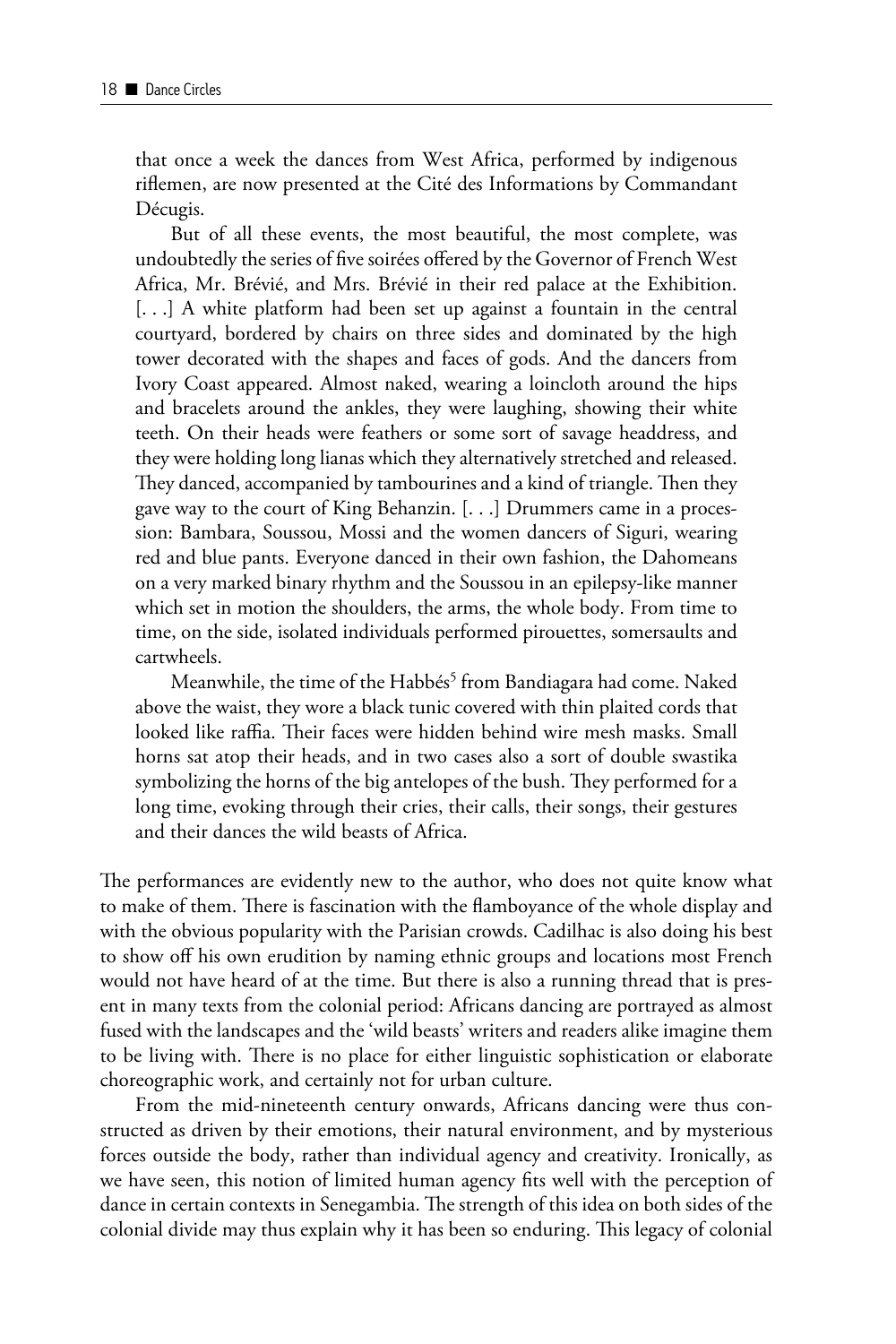representations is still with us in popular perceptions, albeit phrased in a different language, as we will see in the course of the book.

There is also, now, a growing body of literature written by dancer-choreographers themselves (Acogny 1994 [1980]; Tiérou 2001; Sanou and Tempé 2008), as well as films on contemporary dance in Africa.<sup>6</sup> A productive way of dispelling the myth of 'African dance' is to look at the ways in which specific practices have been shaped over time. There are, of course, limitations to do with the lack of historical data, and the difficulty of writing about performance in a way that does justice to the way it is experienced by participants. We can only propose tentative avenues for thinking about the significance of performance.

# Fieldwork embodied

The main part of the fieldwork for this study was carried out over twelve months between May 2002 and February 2004. Shorter trips totalling about four months followed between December 2005 and April 2011. I stayed mostly in Dakar but also took trips to the rail city of Thiès, Tubaab Jallaw on the coast south of Dakar, the Siin Saalum region and Saint-Louis. Much as I would have liked to spend time in the Casamance, the region was not easily accessible at the time of my main period of fieldwork,<sup>7</sup> and the fact that I had a small child in tow prevented me from embarking on long road trips. On the other hand, fieldwork came to extend beyond Senegal: I visited some of the performers I knew as they travelled to France and the UK, and attended the Ninth Edition of the African contemporary dance biennale (*Danse l'Afrique Danse*, formerly *Rencontres Chorégraphiques de l'Afrique et de l'Océan Indien*) in Johannesburg in September–October 2012.

One of the main difficulties in researching dance is that people who are not professional dancers have little to say about it beyond comments on individual skills or the morality of particular dancing styles. Anthropologists researching dance and other embodied practices have often remarked on this. On masquerade dances in the Cameroon Grassfields, Argenti (2007: 27) notes that 'the passionate, transcendent sensations of pleasure, pain, fear, and sorrow that are achieved by the dancers and their acolytes cannot be visited again in language afterwards'. Researching dance in Dakar, therefore, required some degree of practice.

Over the course of several months I took weekly classes in West African dances with Salif Mbengue, also known as Zale, one of the most experienced dancers in the Dakarois scene. I attended a four-week workshop in 'traditional dance' organized for over thirty professional dancers by the Kaay Fecc association in October 2002. This consisted of a three-hour dance training session every day, followed by an hour of 'theory' during which Massamba Guèye, an expert in Senegambian oral traditions, taught in Wolof on the local practices the dances used to be integrated with. The four weeks were divided into three parts during which different styles were taught by experienced dancers: Lebu dances (*ndawrabin* and *gumbe*), Jola initiation dances, and finally the Ivorian *zaouli*. There was live drumming by players from several dance troupes. The workshop, which turned out to be an excellent way of meeting dancers, ended with a final 'restitution' performance attended by friends and relatives, other young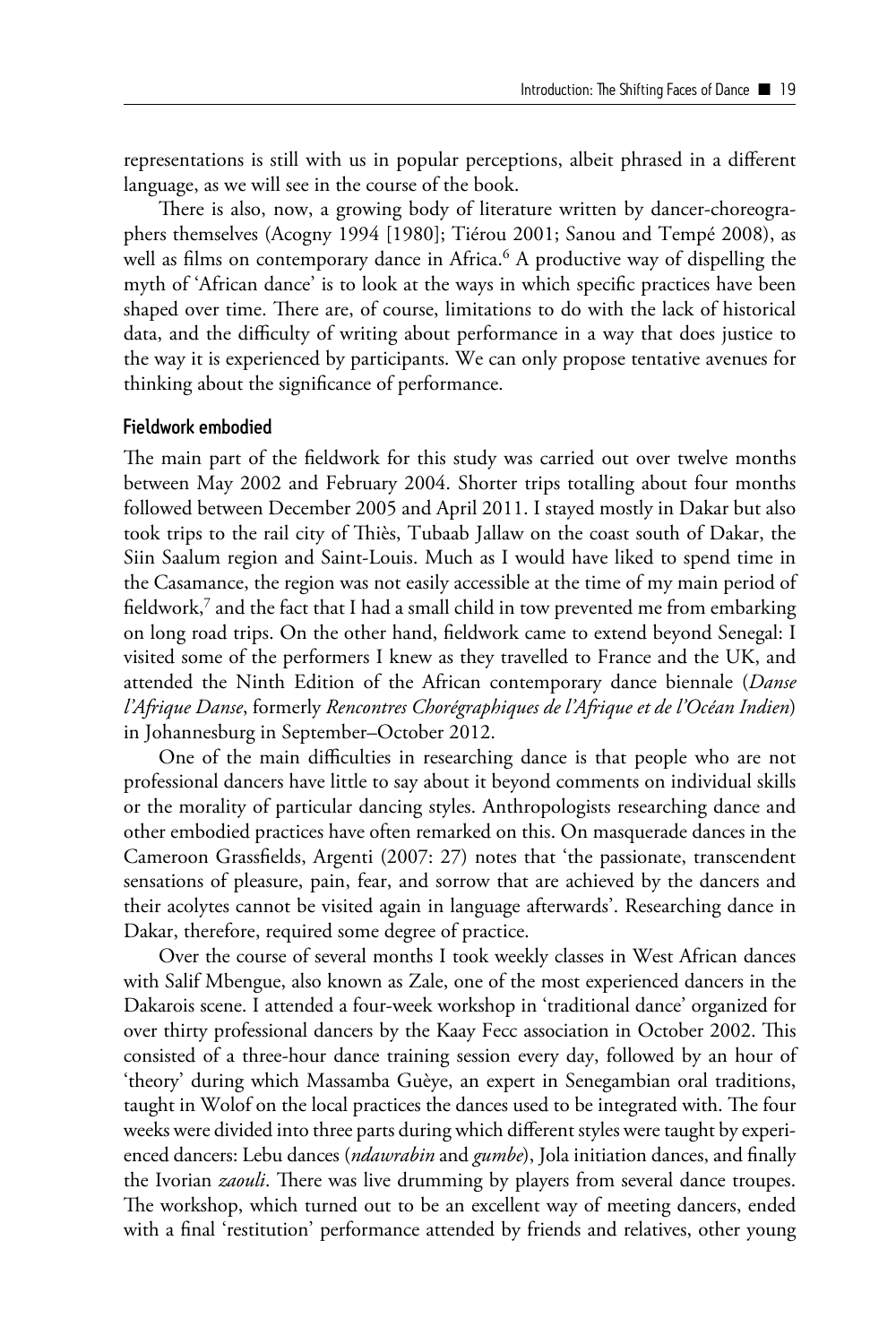dancers, and by Minister of Culture, Amadou Tidiane Wone. I also attended family ceremonies and neighbourhood festive events, but I rarely danced there, for although I learned the basics of sabar in dance classes, I found the dance circle intimidating.

I gained much more than a network through participation. Helena Wulff (1998) has written on how her background as a dancer had affected her rapport with ballet dancers. She noted that they could tell she had been a dancer from the way she watched them move. In my case, dancing with informants helped to legitimize my presence, and more importantly this enabled me to gain an experiential understanding of the local dance styles. In addition, taking up *djembe* drumming since then has given me a better grasp of the physicality of the rhythms. Being positioned as an apprentice, I also experienced how regional modes of apprenticeship differed from ways of learning how to dance in Euro-American settings. In this respect, it did help that I had extensive experience in various dance practices from studios in France, Denmark and the UK.

There was a lot of quiet watching, too, followed by mundane conversations. I had initially intended to focus on popular dances and hip-hop, but the serendipity of encounters decided otherwise. Early on, an acquaintance introduced me to a dance company, *La 5<sup>e</sup> Dimension*. I was intrigued by the combination of styles the dancers used, and they welcomed me to watch their rehearsals every week. Watching them at work, taking part in their informal meetings and having conversations with them turned out to be a important thread running through my fieldwork. Moreover the choreographer, Jean Tamba, had a long experience of the dance scene in Dakar, and his memories helped me to imagine what being a dancer between the 1970s and the 1990s must have been like. He was also one of the founders of the Kaay Fecc association, and the artistic director of the festival. In addition to the time spent with his company, I watched dance troupes rehearse at the Centre Culturel Blaise Senghor (CCBS)8 a couple of evenings per week. One of the hearts of the choreographic scene in Dakar, 'Blaise Senghor' as the performers call it, is an aged, flat building with indoor and outdoor rehearsal rooms, a stage, offices and a small library. Dancers, musicians and theatre people hang out in the entrance hall every afternoon, and in the evening the building vibrates with the sound of loud drumming by three to five troupes rehearsing at the same time. I occasionally served as a photographer, snapping still and moving images of dancers at their own request, which gave me an excellent reason to be there.

Membership in the Kaay Fecc association early on enabled me to get glimpses of what was going on at the level of management and politics. I was part of the organizing team of the Kaay Fecc festival in 2003 and again in 2007, though the second time only for the duration of the festival. Fellow organizers included performers and choreographers, troupe managers, journalists, individuals with experience in the organization of events, stage technicians, and a secondary school teacher. Having previous experience as a festival volunteer in Denmark, I was in charge of recruiting and managing a team of about fifty 'volunteers', together with a visiting festival organizer from Ivory Coast. This enabled me to step into the role of a festival organizer, a position more tangible to most than that of an ethnographer.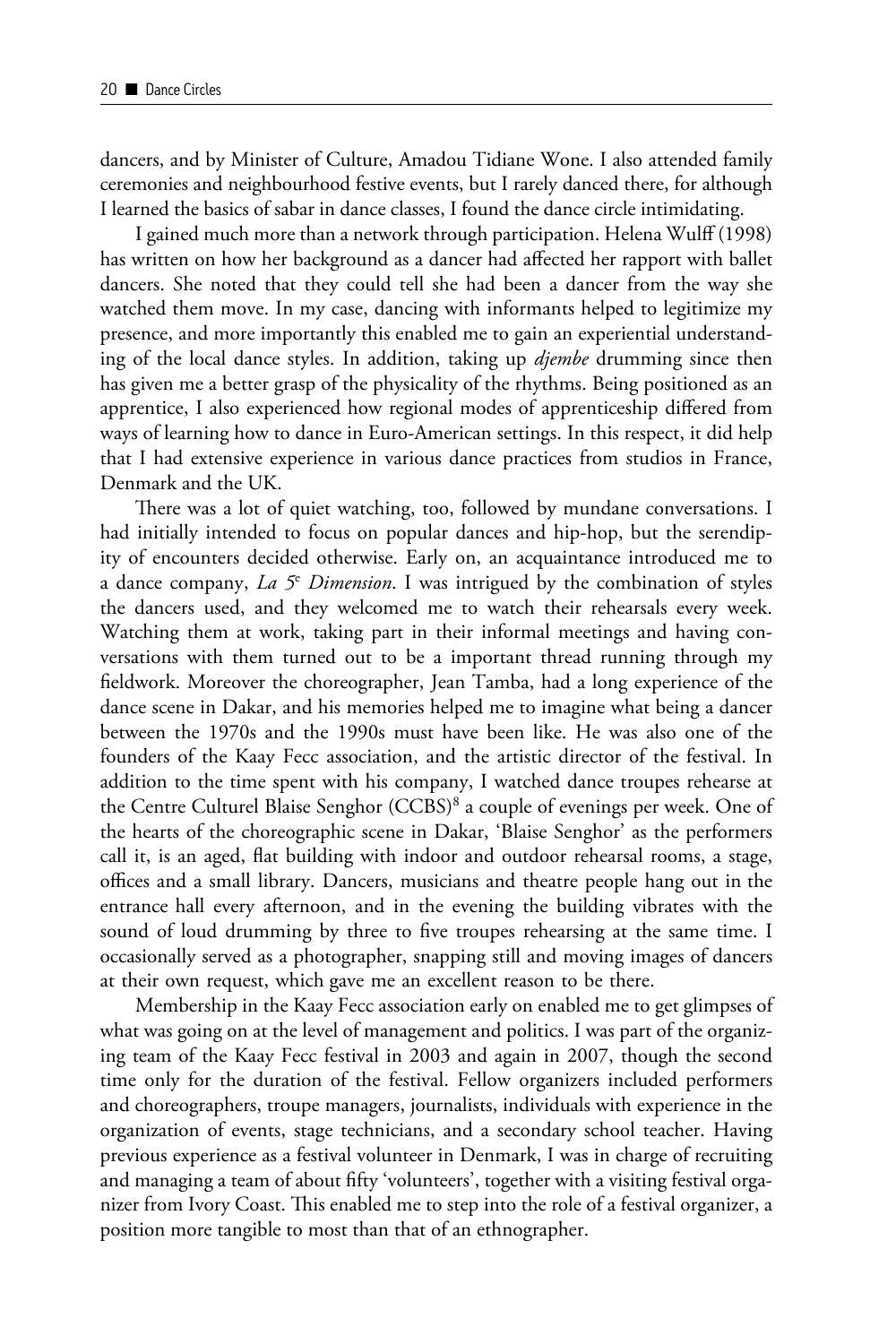

*Figure* **I***.1 Soumbédioune, the Lebu fish market, seen from Fann Hock, 2002. Photograph by the author.*

This was not my first visit to Senegal. I had spent several holidays there as a child and as a teenager visiting my Senegalese father and family, but my memories of Dakar were sketchy. I did, however, remember that the urban landscape used to be in a much better state and that the middle classes were better off in the late 1970s and early 1980s. I remembered the smell of fish, the fish market at Soumbédioune (Figure I.1) and empty beaches further north on the peninsula. I was surprised to see that a beach culture had developed in the meantime, with young people flocking to the sea at the weekends during the hot months. Smaller dance troupes without access to a proper space even rehearsed on the beach.

Through friends I came to live in the small neighbourhood of Fann Hock (Figure I.2), a fairly central location not far from the University and from the old Medina. From there I could easily catch a local minibus, a *car rapide*, or taxi to visit friends and informants across the city and its suburbs. In Fann Hock, people kept sheep in the sandy streets outside their homes, which the children washed with great dedication on Sunday mornings. There were mainly single-storey urban compounds in the 1950s style of the state agency SICAP (Société Immobilière du Cap Vert), though over the years more and more multi-storey buildings popped up. Sabar events as well as family ceremonies were held in the alleys from time to time. There were also *dahira* Sufi meetings on Thursday nights, with drumming and chanting well into the night. Loudspeakers made sure that the neighbourhood was momentarily taken over by the sound of prayer. I lived upstairs from a corner shop where neighbourhood youths met every day to chat, listen to Senegalese rap, make phone calls, watch the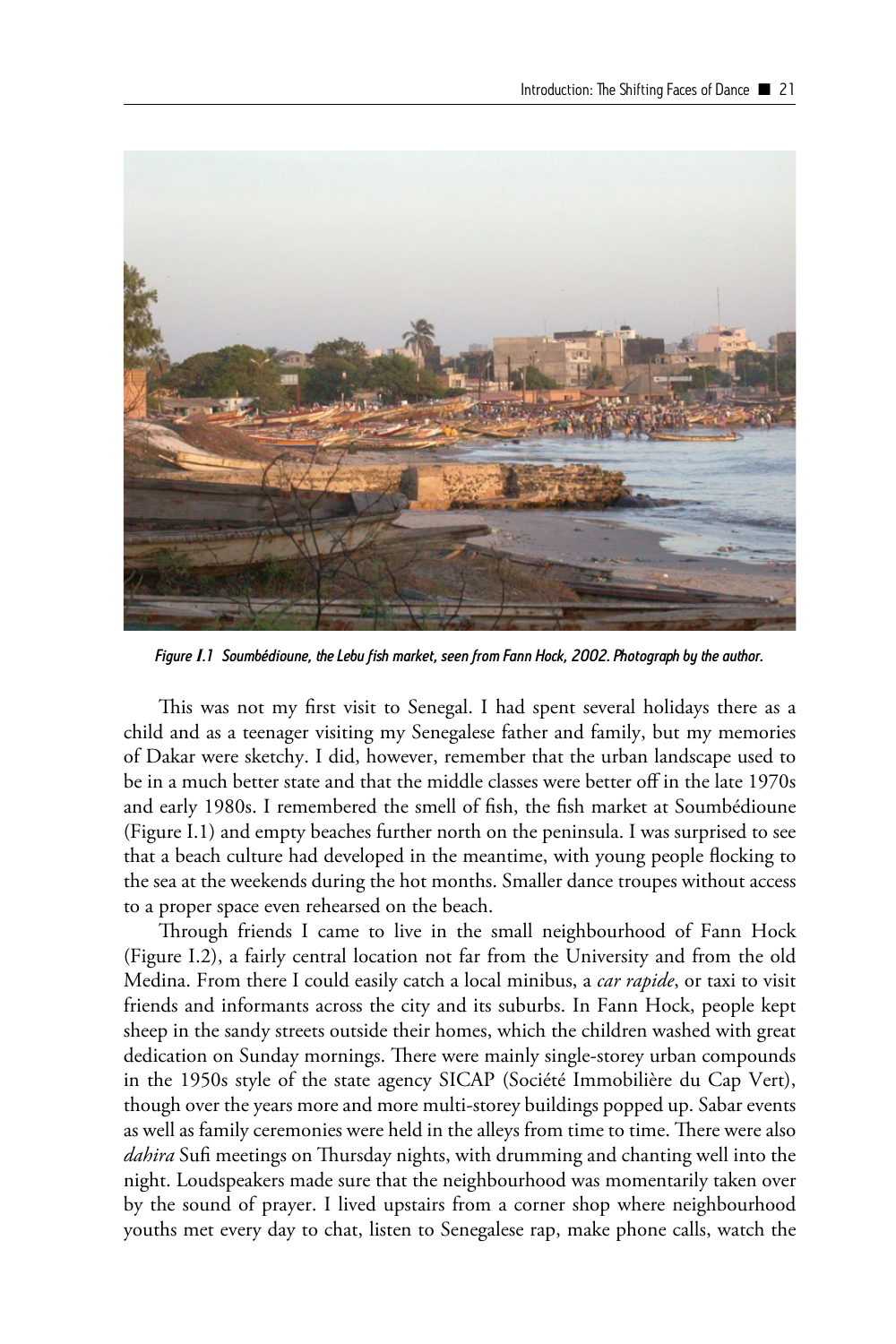

*Figure* **I***.2 View of Dakar from Fann Hock in 2002. Photograph by the author.*

girls, and sing the praise of their Sufi Muslim leaders, or *marabouts*. Next door to the shop lived a respected Jola traditional healer, whose courtyard was always filled with patients waiting from the early hours of the morning.

Friendships with other families in the neighbourhood meant that I was involved in circles outside the dance scene. Several friends worked for the local NGO, Enda Tiers Monde, and one of them introduced me to a cultural association in the dense suburb of Pikine (Figure I.3). The association was funded by a Belgian NGO with connections to Senegalese migrants in Belgium, and belonged to a sprawling constellation of associations that had benefited from the Senegalese decentralization policy launched in 1996. Their declared mission was to promote 'culture and the arts' in their district. When I told the first two members I met about my research, hoping to follow their work and attend neighbourhood events, they organized four afternoon-long group meetings for me to ask about dance practices in Senegal. I had not intended to carry out formal interviews at that early stage, but people were used to the principles of 'research-action' through their interaction with NGOs, and they expected me to follow the same model. These sessions turned out to be quite interesting. Although I sometimes felt uncomfortable with such a formal set-up, these were precious opportunities to discuss a wide range of issues, and not just performance. I came back regularly afterwards, spending most visits sitting and chatting outside the Women's Centre (often occupied by men) in this district of Pikine. These visits gave me insights into the world of local associations, many of whom were offshoots of the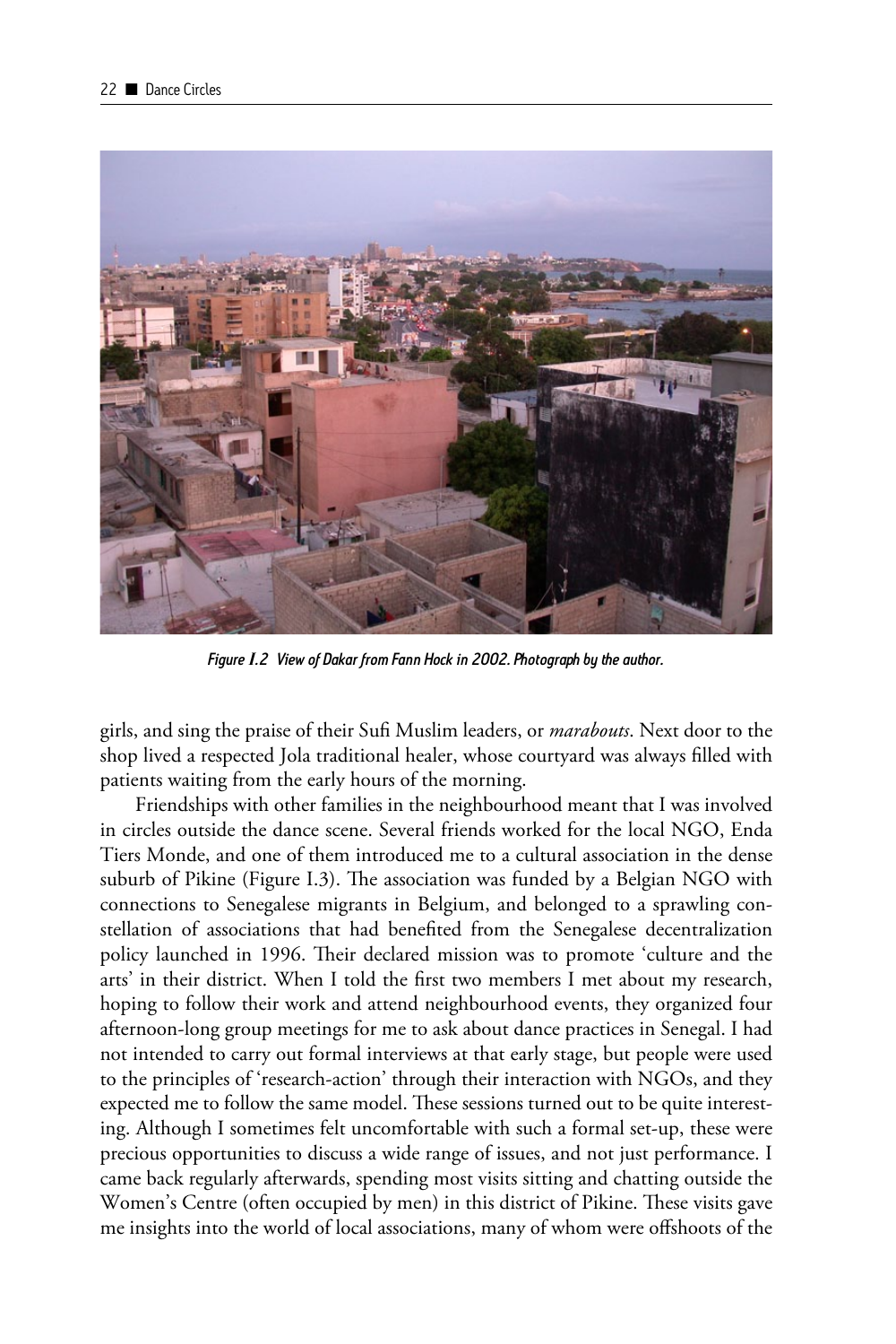

*Figure* **I***.3 Views of one of Pikine's districts in 2003. Photographs by the author.*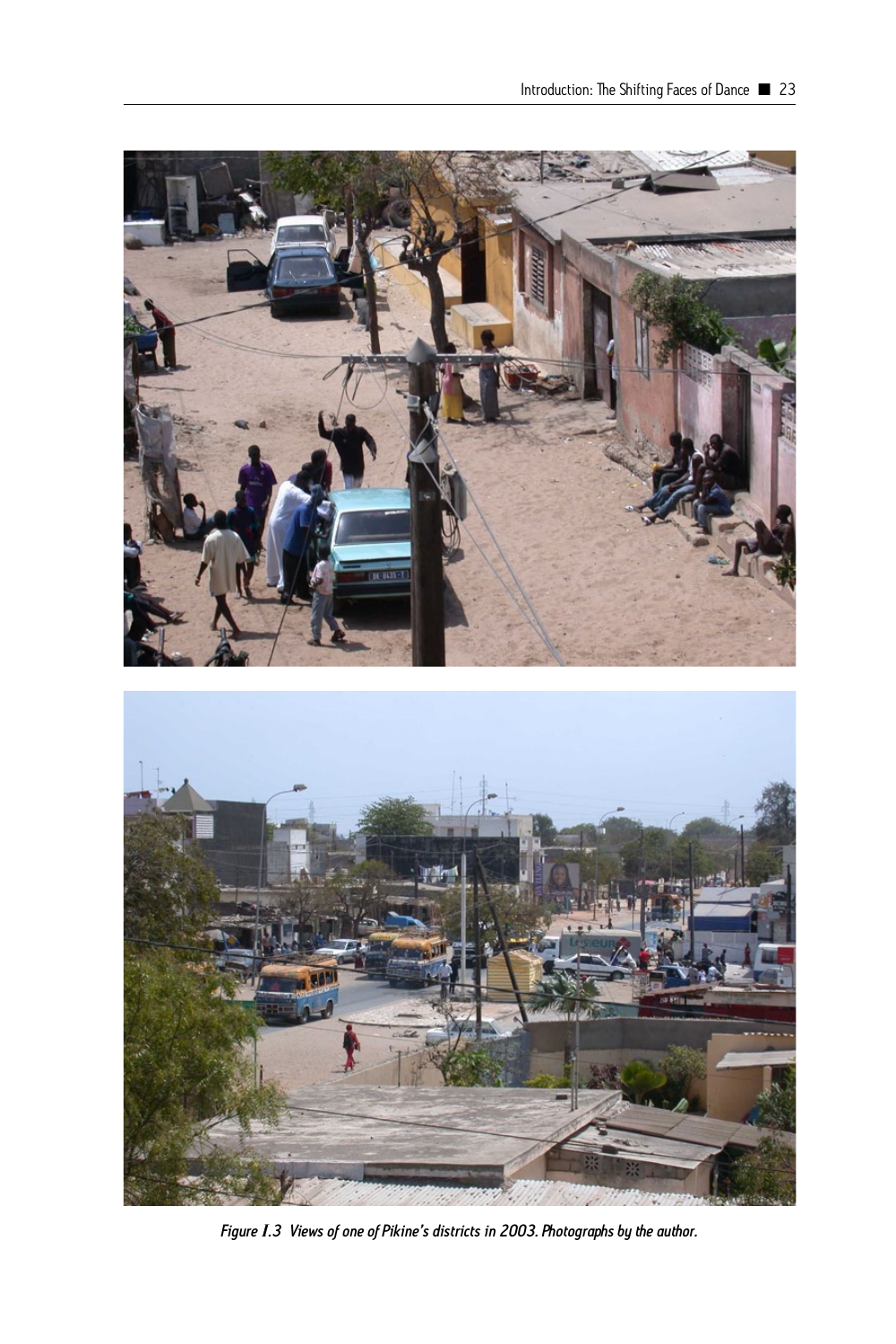

*Figure* **I***.4 Dakar and the Cap Vert Peninsula, with main fieldwork sites indicated. (Map created by ML Kringelbach using TileMill. © OpenStreetMap contributors).*

ASC (Associations Sportives et Culturelles) movement, the youth sports and cultural clubs which I return to in Chapter 4. My fieldwork thus stretched over most of the peninsula (Figure I.4).

Though I started learning Wolof with a qualified teacher early into fieldwork, I was never fluent enough to conduct interviews exclusively in Wolof. Most of my conversations were in French, or in a mix of French and Wolof. On several occasions I relied on friends to conduct interviews with interlocutors who did not speak French, mainly women. But my linguistic limitations mean that my interactions were skewed towards people who had at least completed primary school. Nafy Guèye, a close friend with a keen interest in dance, introduced me to Lebu dignitary, Alioune Diagne Mbor, joined me at a few women dance events and helped to translate songs.

As a researcher, I worried constantly about 'giving something back' to the dance scene, and to key people with whom I spent time. This was all the more important as many informants were acutely awareness of exploitation issues. Thus the Senegalese NGO officer who introduced me to the association in Pikine did not hide the fact that he was deeply distrustful of the ethics of research in Africa by outsiders. As we waited for the two men to arrive from Pikine, he remarked in a sarcastic tone: 'I know how these things work, you know. You will do your research here, learn things from people and then you'll go back and be called an *expert*'. He then proceeded to tell me about an NGO-funded study trip he had made to Ivory Coast, during which a French 'expert' had lectured the African delegation on cocoa farming. 'Where had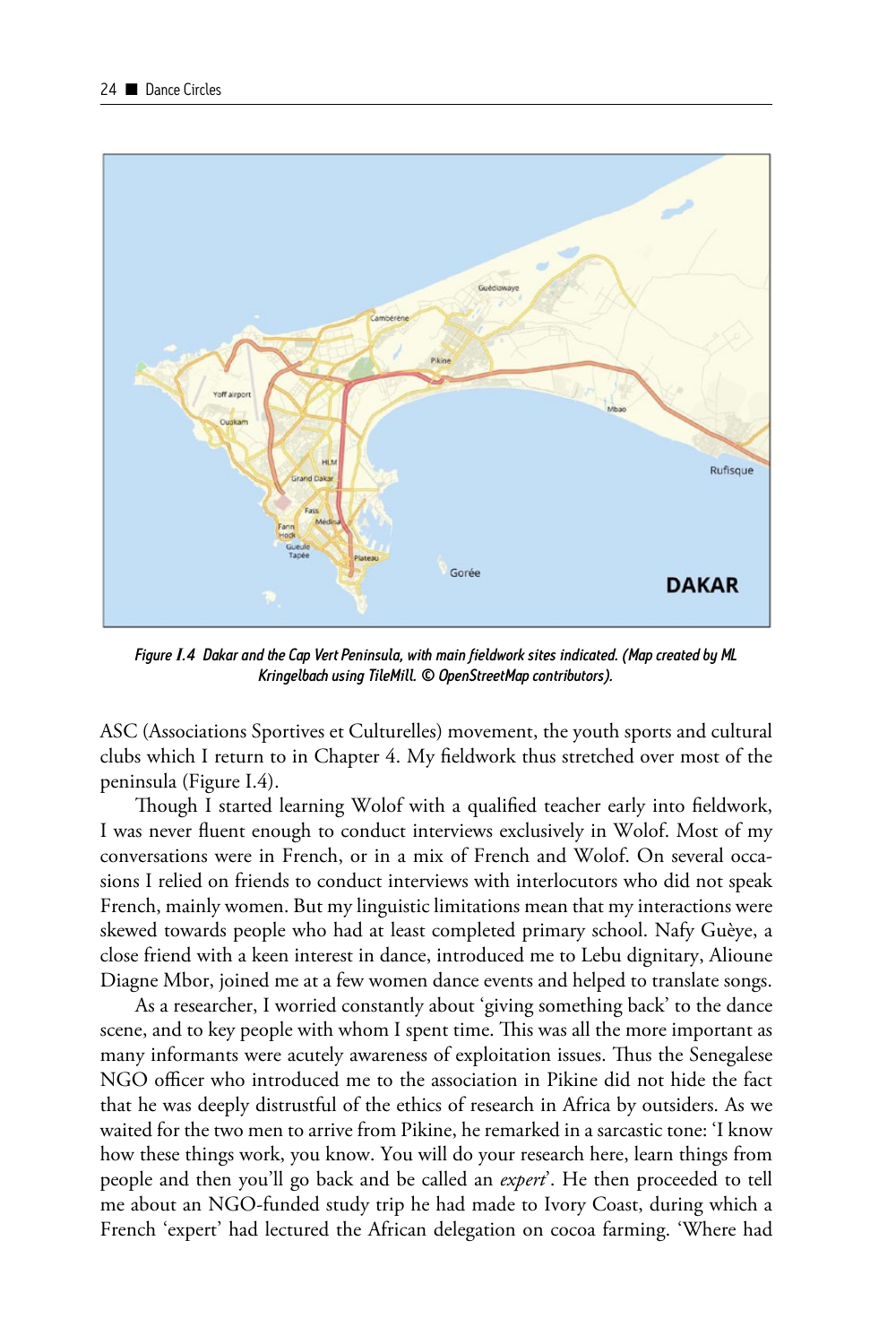he learned this, if not from Africans?', he asked. To him, this captured the unfairness of research structures on the continent. When the Pikinois arrived, he introduced us and explained what I wished to do. He then stood up and said he would leave us to 'negotiate', but not without telling the visitors that I was going to offer them a workshop in film script writing. I extricated myself from the situation by offering to give English lessons instead, but the visitors had a hard time believing that I had never written a film script in my life. The officer's tactics were obvious: by making a surprise offer on my behalf, he made it clear that I would have to 'give something back', although not necessarily in the form of cash. Over time I found ways of making myself useful by becoming involved in practical tasks in the dance world, designing a poster and a website for a company, helping people with CVs, English translations, etc. I also became less conscious of people's expectations as relationships grew into friendships, with their usual tensions and expectations.

Although most of the data for this study was gathered through fieldwork, I have also spent time doing archival work. I have consulted the archives of the 1966 World Festival of Negro Arts at the National Archives of Senegal in Dakar, and consulted Senegalese newspapers from the 1930s onwards, both in Dakar (at the Centre d'Etudes Supérieures des Techniques de l'Information, or CESTI) and in Paris (Bibliothèque Nationale de France). I have also benefited greatly from Bob White's online database of newspaper articles on www.atalaku.net.

Finally, I have drawn inspiration from Jackson (1989)and Sarró (2009), both of whom highlight the importance of discussing ideas and writing with key informants. My three-week trip in April–May 2011 was thus dedicated to long hours of conversation with a dozen dance people about my book manuscript. I spent time explaining the contents verbally, since most of my informants were not fluent in English. In return, the feedback process yielded some of the most fruitful conversations I had had for years, and added a deeper layer to existing relationships.

#### Dance circles in an African city

Following this introduction, Chapter 1 places the study in historical context by tracing the history of public performance in Wolof-speaking urban Senegal, from the occupational trade of griots to a modern profession largely detached from traditional status hierarchies. It is suggested that the promotion of colonial school theatre, the cosmopolitan trajectories of the nationalist elites and President Senghor's patronage of the arts for political purposes were defining moments in the emergence of a profession with worldwide ambitions. These moments all fostered the emergence of new genres and new techniques of the body, which have paved the way for the current diversification in choreographic production.

Chapter 2 looks at the urban context in which this production takes place. Moving closer to the contemporary period, I focus here on the city of Dakar to show how the social transformations sketched in the previous chapter have provided young city dwellers with alternative routes towards social mobility. Since the Lebu from coastal fishing communities are regarded as the first inhabitants of the Cape Vert Peninsula on which Dakar sits, and since they have retained a strong discourse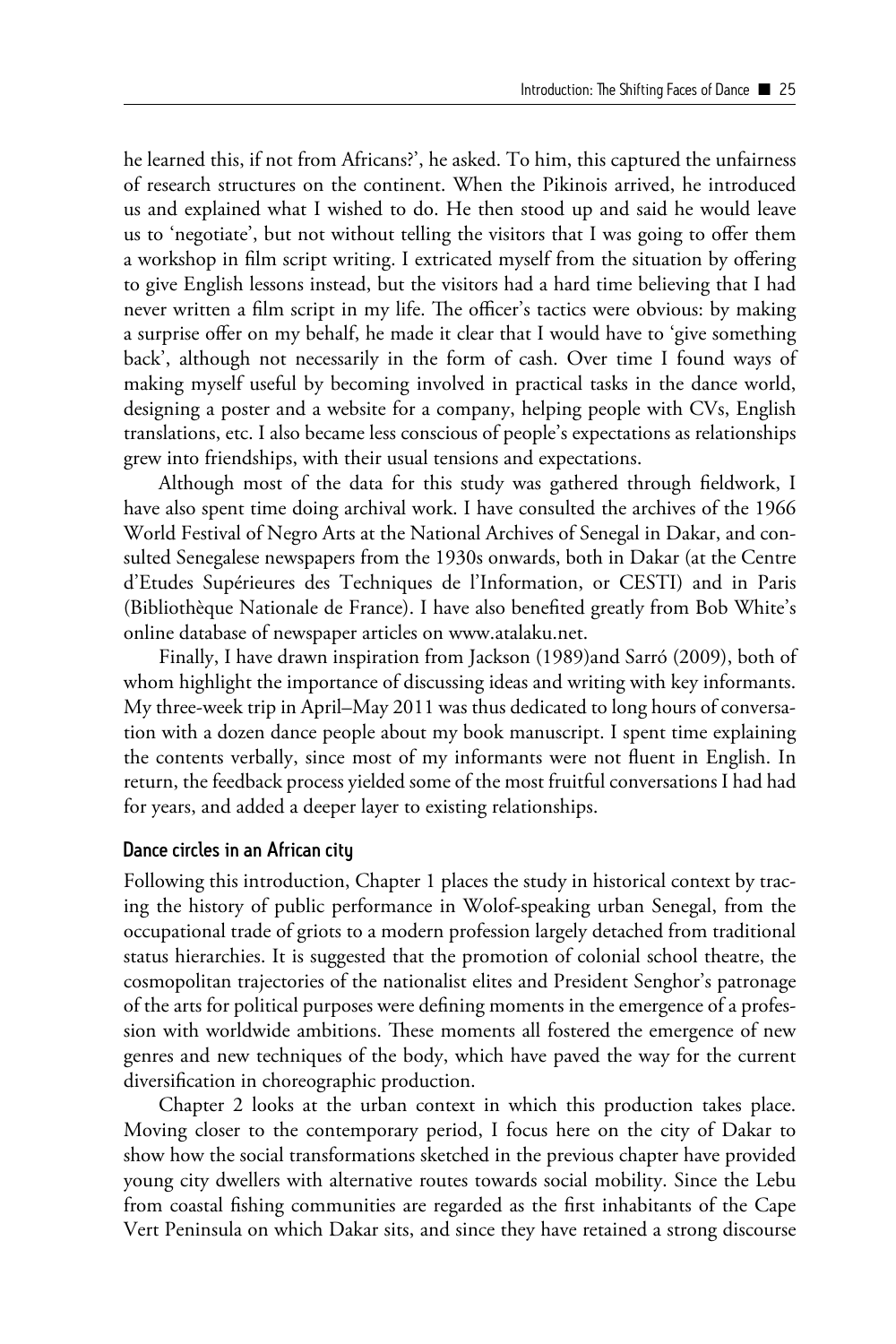of autochthony despite a recent history of diminishing land tenure, I also look at Lebu performance in the context of official ceremonies. I suggest that successful performance in a particular space symbolizes moral authority and the capacity to command the allegiance of others. In other words, successful performance embodies the widespread West African notion of 'wealth in people'. Finally, in this chapter I suggest that the appeal of the performing profession for youths from non-Griot backgrounds is fraught with tension because of the shifts it indicates in the location of status and power in society.

In Chapter 3, I begin to address the issue of self-fashioning by examining sabar dance events as a social space in which persons are gendered. Looking at the differentiated performance of sabar over the course of city dwellers' lives suggests that the genre serves in particular to help girls, and later women, to experience in their own bodies what being a social person at different stages of life involves. Although the genre is dominated by the presence of women, I suggest that it has to do with male personhood, too, but through a gradual absence rather than sustained participation. In this chapter I also focus on the spatial and choreographic structure of sabar events to argue that the genre embodies the tension between social conventions and individual creativity.

Chapter 4 focuses on the mbalax genre and other popular dance offshoots of the sabar as embodied practices through which young men and women use their skills to create new forms of sociality, and make the best of a situation of uncertainty and growing economic inequalities. Through the lens of state-sponsored TV dance competitions, the chapter also shows how a crucial dimension of post-colonial politics is the state's repeated attempts to co-opt youth movements and cultural practices in order to avoid disorder.

Chapter 5 explores the politics of neo-traditional performance, with a focus on the appropriation of the genre for regionalist, transnational and individual career purposes. This links in to previous chapters as I suggest that the practice of neotraditional performance alongside dances in youth clubs and neighbourhood events, either simultaneously or at different life stages, helps city dwellers to make sense of their engagement with different moral communities. Moreover, neo-traditional performance has become an industry as well as being a cultural and political project, and this chapter thus examines the commodification of 'tradition'.

Chapter 6 examines the individualized genre of contemporary dance. The history traced in Chapter 1 is supplemented here with a focus on the recent emergence of a pan-African contemporary choreographic scene promoted by French and other European funding. The existence of a biennial pan-African choreographic competition since 1995, in particular, illuminates the circulation of the genre, which is best described as a creative process. But rather than the passive adoption of new choreographic techniques, the chapter also sheds light on the local appropriation of the genre for purposes of social mobility and self-fashioning.

Chapter 7 begins with reflections on the uses of notions of tradition in contemporary Senegalese choreography. It then moves a step below the general to focus on La 5<sup>e</sup> Dimension, a contemporary dance company whose members have played an